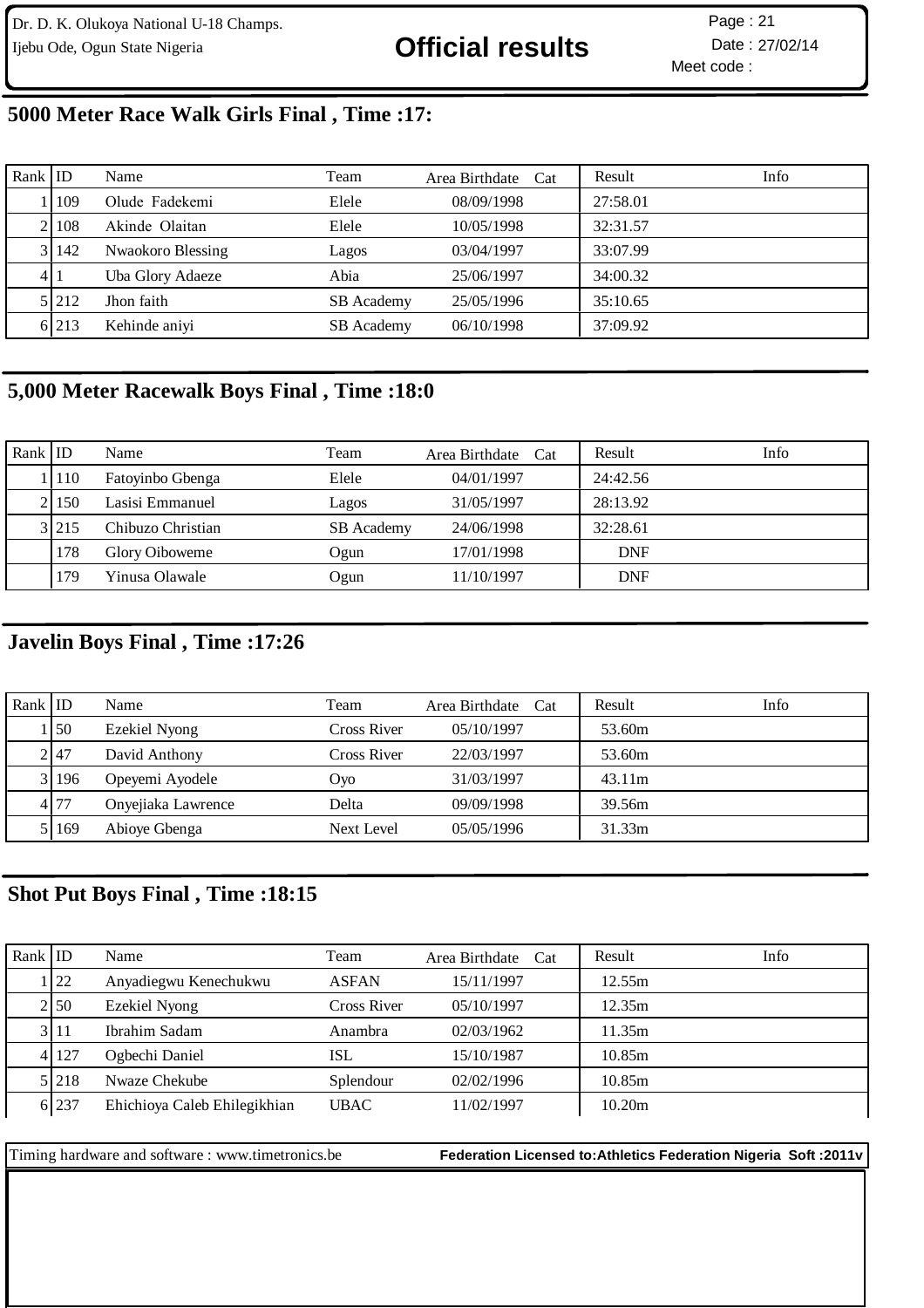# Ijebu Ode, Ogun State Nigeria **Contact Contact Contact Official results** Date : 27/02/14

Meet code : Page: 22

| 7 220   | Igele Samuel  | Splendour         | 08/01/1998 | 10.02m |
|---------|---------------|-------------------|------------|--------|
| 8 2 1 7 | Isiaka Ismail | Splendour         | 12/06/1996 | 9.65m  |
| 9169    | Abioye Gbenga | <b>Next Level</b> | 05/05/1996 | 9.00m  |

## **1500 Meter Girls Final , Time :16:26**

| Rank           | $ $ ID       | Name                      | Team              | Area Birthdate<br>Cat | Result<br>Info |
|----------------|--------------|---------------------------|-------------------|-----------------------|----------------|
|                | 171          | Serah Ogunola             | Ogun              | 12/10/1997            | 4:46.37        |
| 2              | 55           | Lori Sarah                | Delta             | 09/11/2002            | 4:57.57        |
| $\overline{3}$ | 210          | Abibat Onokoya            | Root              | 25/02/2000            | 4:59.60        |
| 4              | 140          | Alabi Aminat              | Lagos             | 06/10/1997            | 5:03.95        |
| 5              | $\mathbf{1}$ | Uba Glory Adaeze          | Abia              | 25/06/1997            | 5:04.11        |
| 61             | 136          | Olamide Olaseun           | Lagos             | 19/08/1997            | 5:04.23        |
|                | 19           | Chioma Ezeuduji           | <b>ASFAN</b>      | 09/11/1997            | <b>DNF</b>     |
|                | 28           | <b>Florence Alexander</b> | <b>Buka Tiger</b> | 23/08/1997            | <b>DNF</b>     |
|                | 92           | Fasae Ebun                | Ekiti             | 01/12/2001            | <b>DNF</b>     |
|                | 95           | Ojo Catherine             | Ekiti             | 05/05/1998            | <b>DNF</b>     |
|                | 96           | Sunday Janet              | Ekiti             | 01/12/2000            | <b>DNF</b>     |
|                | 172          | Balikis Akinola           | Ogun              | 03/01/1998            | <b>DNF</b>     |
|                | 198          | Gold Ibisiki              | Rivers            | 21/10/1996            | <b>DNF</b>     |
|                | 204          | Afusatu Ganiyu            | Root              | 06/01/2000            | <b>DNF</b>     |
|                | 205          | Balikis Mustapha          | Root              | 21/03/2000            | <b>DNF</b>     |
|                | 206          | <b>Blessing Lahun</b>     | Root              | 22/05/1999            | <b>DNF</b>     |
|                | 207          | Oluwatosin Daudu          | Root              | 05/03/1999            | <b>DNF</b>     |
|                | 209          | Tunmininu Banjo           | Root              | 27/03/2000            | <b>DNF</b>     |

## **1500 Meter Boys Final , Time :16:20**

| Rank $ $ ID |                 | Name             | Team              | Area Birthdate Cat | Result  | Info |
|-------------|-----------------|------------------|-------------------|--------------------|---------|------|
|             | $\overline{10}$ | Okeke Chidi      | Anambra           | 02/04/1998         | 4:11.47 |      |
|             | 2   148         | Saka Sanusi      | Lagos             | 21/10/1997         | 4:12.42 |      |
|             | 3 188           | Adeyemi Olaoluwa | Osun              | 12/12/1997         | 4:16.02 |      |
|             | 4 236           | Prior Oghonogor  | <b>UBAC</b>       | 20/06/1997         | 4:21.39 |      |
|             | 5 1 1 4 9       | Isa Hamed        | Lagos             | 05/12/1997         | 4:23.19 |      |
|             | 6 72            | Olori Goodluck   | Delta             | 23/12/1998         | 4:26.56 |      |
|             | 7 39            | Balogun Akeem    | <b>Buka Tiger</b> | 25/12/1997         | 4:27.77 |      |
|             | 8 126           | Obu Emmanuel     | <b>ISL</b>        | 03/03/1998         | 4:28.29 |      |
|             | 9 71            | Onomoeleke Moses | Delta             | 11/10/1997         | 4:33.57 |      |
|             | 10 189          | Eromosele John   | Osun              | 06/10/1997         | 5:10.21 |      |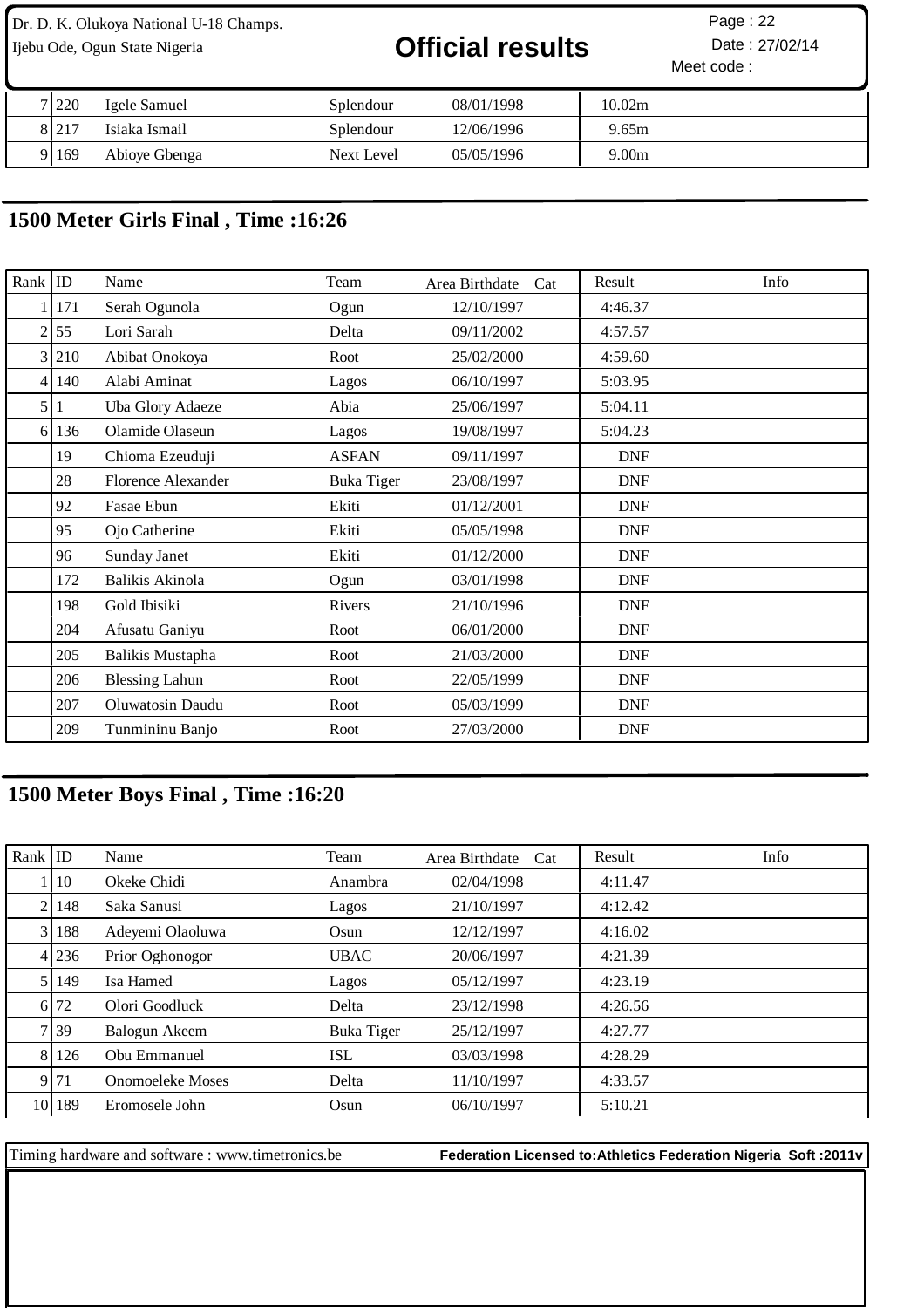# Ijebu Ode, Ogun State Nigeria **Contact Contact Contact Official results** Date : 27/02/14

Meet code : Page: 23

| 81  | Muhammed Ismail Omobolaii | Eaglesight | 20/05/2000 | NR |  |
|-----|---------------------------|------------|------------|----|--|
| 103 | Isa Kazeem                | Ekiti      | 01/12/1999 | NR |  |
| 164 | Francis Okeke             | Mausi      | 27/01/1997 | NR |  |

## **400 Meter Girls Heats , Time :15:35**

### **Heat : 1**

| Rank $ $ ID |                 | Name              | Team        | Area Birthdate Cat | Result    | Info |
|-------------|-----------------|-------------------|-------------|--------------------|-----------|------|
|             | $\frac{153}{2}$ | Idamadudu Efejiro | Delta       | 18/12/1998         | 55.45     | Ő    |
|             | 2146            | Veronica Ayeku    | Cross River | 28/03/1997         | 59.41     |      |
|             | 3 131           | Adewunmi Abosede  | Kwara       | 03/07/1998         | 60.93     |      |
|             | 4 1 2 8         | Abu Joy           | Kwara       | 02/03/1999         | 62.88     |      |
|             | 5 2 1 1         | Aliyu sikira      | SB Academy  | 01/03/1996         | 66.51     |      |
|             | 208             | Ruth Adeniran     | Root        | 20/03/2000         | <b>NR</b> |      |
|             | 205             | Balikis Mustapha  | Root        | 21/03/2000         | NR.       |      |

## **Heat : 2**

| Rank $ $ ID |           | Name                      | Team        | Area Birthdate<br>Cat | Result | Info |
|-------------|-----------|---------------------------|-------------|-----------------------|--------|------|
|             | 145       | <b>Blessing Ofonime</b>   | Cross River | 17/07/1996            | 55.82  |      |
|             | 2154      | Adiakerewha Blessing      | Delta       | 07/03/1998            | 57.36  | q    |
|             | 3 230     | "Nwaokike, Adaeze favour" | <b>UBAC</b> | 29/08/1999            | 58.69  |      |
|             | 4 1 1 3 4 | Omotoso Ramota            | Lagos       | 16/07/1996            | 60.92  |      |
|             | 51173     | Rofiat Ogundele           | Ogun        | 30/01/1998            | 62.80  |      |
|             | 619       | Ifunanya Muharu           | Anambra     | 13/01/1997            | 63.06  |      |
|             | 7   118   | Promise Edem              | ISL         | 30/07/2000            | 77.76  |      |

### **Heat : 3**

| Rank $ $ ID |           | Name               | Team              | Area Birthdate Cat | Result    | Info |
|-------------|-----------|--------------------|-------------------|--------------------|-----------|------|
|             | 165       | Ajayi Yinka        | Mausi             | 11/08/1997         | 55.67     | Q    |
|             | 2   10 6  | Junaid Abimbola    | Elele             | 08/12/1997         | 56.04     | q    |
|             | 3 1 1 3 5 | Diamond Maria      | Lagos             | 01/09/1999         | 58.90     |      |
|             | 4 1 1 1 7 | Aloku Victoria     | ISL               | 18/02/1997         | 59.27     |      |
|             | 5 231     | Osa iyoha O Juliet | <b>UBAC</b>       | 27/07/2000         | 63.80     |      |
|             | 6 26      | Yewande Kuku       | <b>Buka Tiger</b> | 22/01/1998         | 76.28     |      |
|             | 16        | Akhareme Desmond   | <b>ASFAN</b>      | 05/04/1997         | <b>NR</b> |      |

### **Heat : 4**

| Rank $ $ ID |     | Name            | Team        | Cat<br>Area Birthdate | Result | Info |
|-------------|-----|-----------------|-------------|-----------------------|--------|------|
|             | 166 | Nfem Violet     | Next Level  | 29/11/1997            | 60.41  |      |
|             | 2 7 | Abigeal odewale | Ajagungbade | 14/10/1996            | 60.45  |      |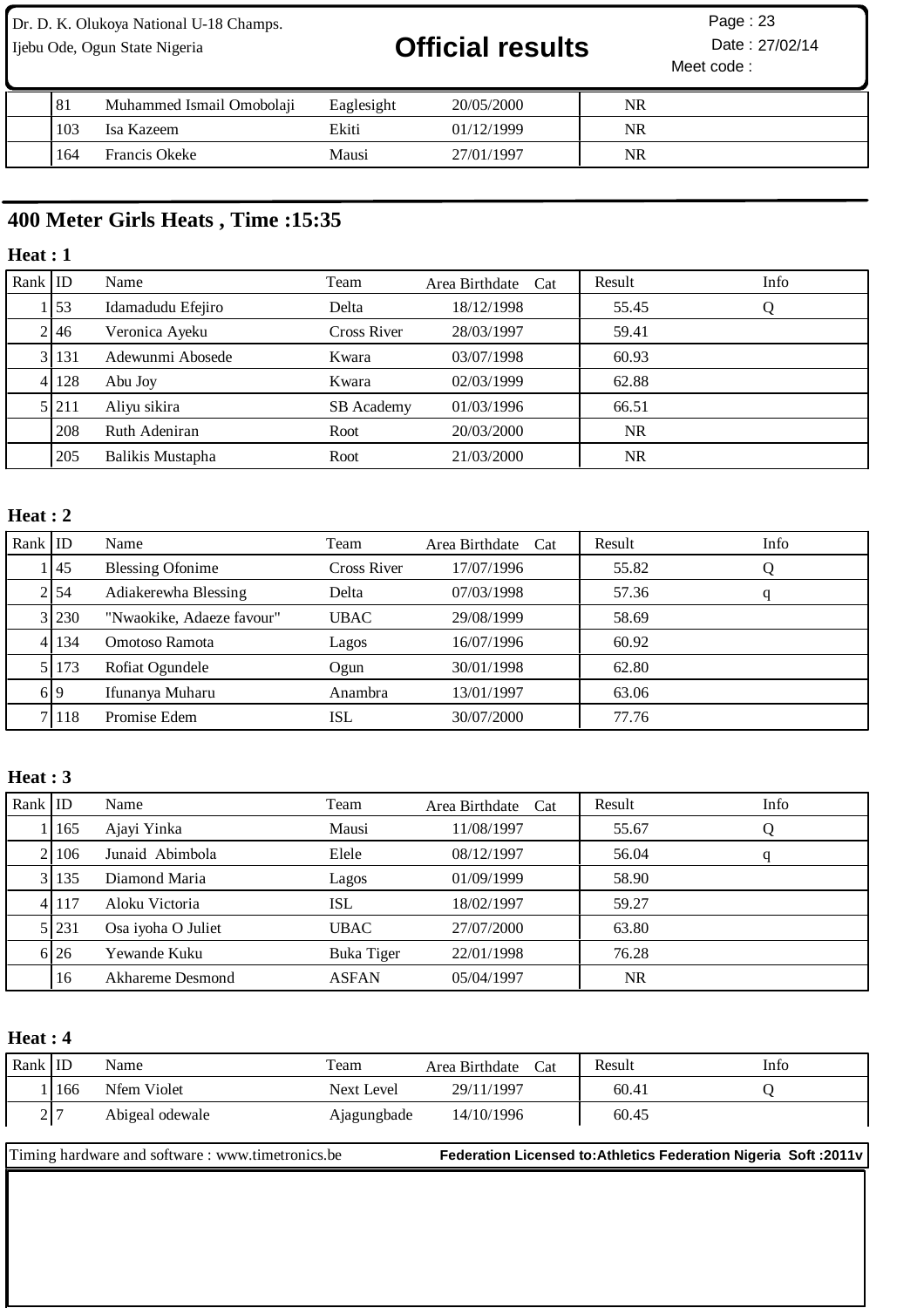Ijebu Ode, Ogun State Nigeria **Official results** Date : 27/02/14

Meet code : Page: 24

| 3 86  | Hussain Maymunat     | Eaglesight | 23/05/1997 | 62.45 |
|-------|----------------------|------------|------------|-------|
| 41228 | Taiwo Faluio         | Triple 'A' | 05/05/1998 | 64.43 |
| 51229 | Elizabeth Olowookere | Triple 'A' | 02/12/1998 | 68.74 |

## **400 Meter Boys Heats , Time :16:16**

### **Heat : 1**

| Rank IID |       | Name             | Team        | Area Birthdate Cat | Result | Info |
|----------|-------|------------------|-------------|--------------------|--------|------|
|          | 1195  | Bodunde Adetunji | Oyo         | 26/12/1997         | 49.72  |      |
|          | 2114  | Yakubu Godwin    | <b>APAC</b> | 19/03/1997         | 51.99  |      |
|          | 3 111 | Taiwo Opeyemi    | Elele       | 09/04/1997         | 52.41  |      |
|          | 4 89  | Erhun Enabulele  | Edo         | 15/05/1998         | 52.99  |      |
|          | 5 5   | Tope Karounwi    | Ajagungbade | 10/10/1997         | 53.82  |      |
|          | 6 178 | Glory Oiboweme   | Ogun        | 17/01/1998         | 54.32  |      |
|          | 7 233 | Osayogie Nosa    | <b>UBAC</b> | 17/10/1998         | 60.52  |      |

## **Heat : 2**

| Rank   ID |       | Name                 | Team        | Area Birthdate Cat | Info<br>Result |
|-----------|-------|----------------------|-------------|--------------------|----------------|
|           | 185   | Akinkuowo Ayodeji    | Ondo        | 16/09/1998         | 49.19          |
|           | 2199  | Gafaru Audu          | Ekiti       | 15/04/1997         | 49.66          |
|           | 31112 | Akinnitire Oluwaseun | Esteem      | 10/07/1991         | 50.92          |
|           | 4 235 | Imasuen Samson Osayi | <b>UBAC</b> | 17/02/1998         | 51.32          |
|           | 5 217 | Isiaka Ismail        | Splendour   | 12/06/1996         | 51.48          |
|           | 6 100 | Lawal Taiwo          | Ekiti       | 28/04/1997         | 52.04          |
|           | 71194 | Mayowa Popoola       | Oyo         | 25/12/1997         | 54.56          |
|           | 13    | Ojo Daniel           | <b>APAC</b> | 24/12/1997         | <b>DNF</b>     |

### **Heat : 3**

| Rank $ $ ID |       | Name                  | Team        | Area Birthdate Cat | Result     | Info |
|-------------|-------|-----------------------|-------------|--------------------|------------|------|
|             | 1 153 | Akpan Emmanuel        | Lagos       | 28/10/1996         | 51.22      |      |
|             | 2 6   | Emmanuel Bamidele     | Ajagungbade | 10/05/1998         | 51.40      |      |
|             | 3 125 | Olaniyna Razaki       | ISL         | 11/08/1996         | 51.58      |      |
|             | 4 70  | Obonyanu Ajokpaoghene | Delta       | 21/09/1997         | 51.78      |      |
|             | 5 203 | Clinton Amara         | Rivers      | 13/11/1996         | 54.32      |      |
|             | 34    | <b>Oduse Daniel</b>   | Buka Tiger  | 12/04/2002         | <b>DNF</b> |      |
|             | 226   | Fashola Samuel        | Splendour   | 04/04/1999         | <b>DNF</b> |      |

### **Heat : 4**

| l Rank l ID |                                                                                                                              | Name             | Team       | Area Birthdate Cat |  | Result | Info |
|-------------|------------------------------------------------------------------------------------------------------------------------------|------------------|------------|--------------------|--|--------|------|
|             | 135                                                                                                                          | Samson Nathaniel | Buka Tiger | 29/08/1997         |  | 48.59  |      |
|             |                                                                                                                              |                  |            |                    |  |        |      |
|             | Timing hardware and software : www.timetronics.be<br><b>Federation Licensed to: Athletics Federation Nigeria Soft: 2011v</b> |                  |            |                    |  |        |      |
|             |                                                                                                                              |                  |            |                    |  |        |      |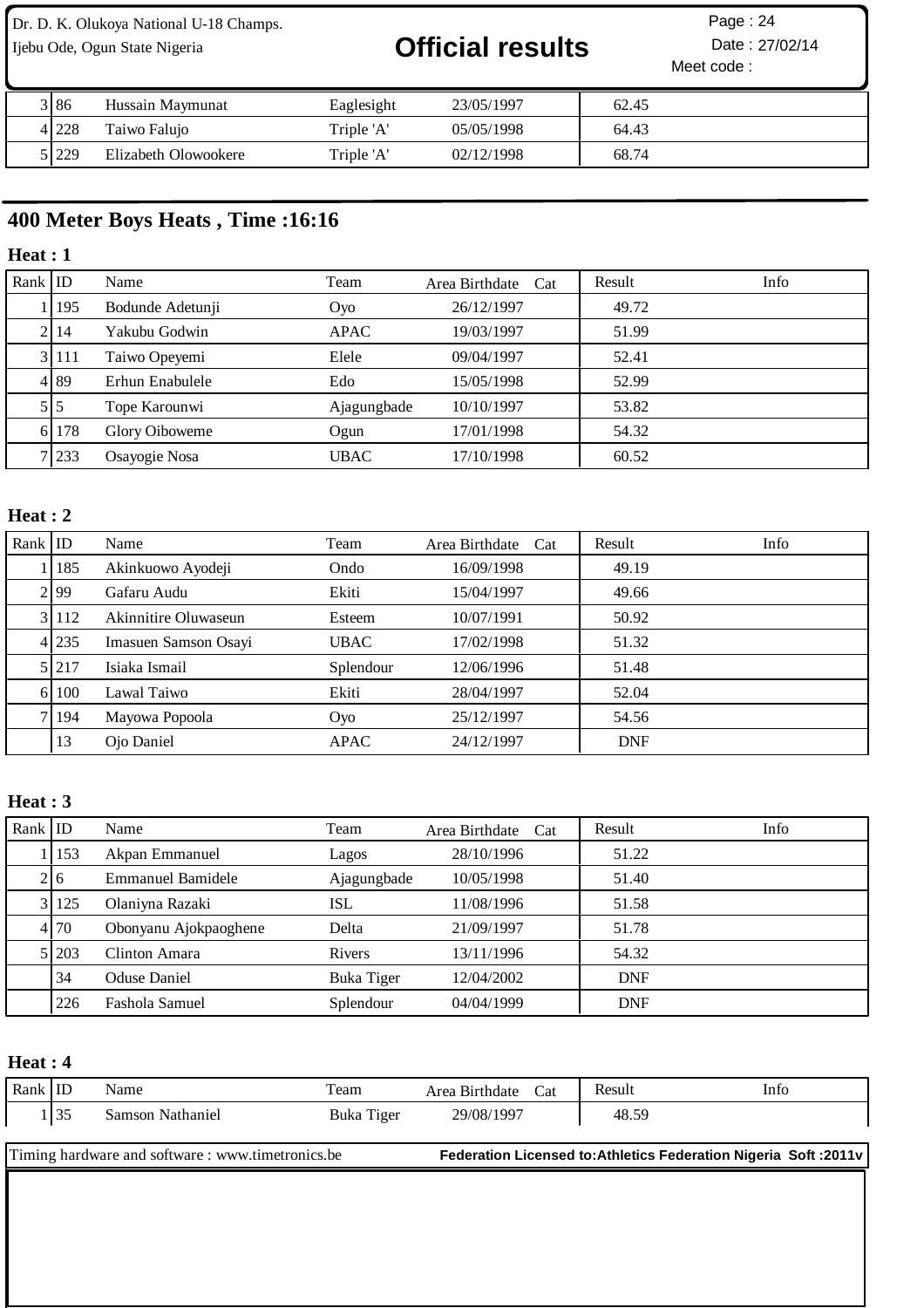# Ijebu Ode, Ogun State Nigeria **Contract Contract Official results** Date : 27/02/14

Meet code : Page: 25

| 2 69    | <b>Oyinloye Emmanuel</b> | Delta     | 08/02/1998 | 50.93 |
|---------|--------------------------|-----------|------------|-------|
| 3   147 | Atobatele Olowofela      | Lagos     | 23/02/1997 | 53.13 |
| 41216   | Sanusi Rasheed           | Splendour | 10/04/1994 | 55.48 |
| 51225   | Ogunsekan Rasak          | Splendour | 17/12/1995 | 56.07 |
| 6 152   | Amoo Damilola            | Lagos     | 21/06/1997 | 64.38 |

### **Heat : 5**

| Rank $ $ ID |       | Name                     | Team         | Area Birthdate<br>Cat | Result     | Info |
|-------------|-------|--------------------------|--------------|-----------------------|------------|------|
|             | 1240  | Sikiru Adeyemi           | Kwara        | 02/07/1998            | 48.43      |      |
|             | 2 115 | Omotoye Oluwasakin       | <b>FAPPY</b> | 09/09/1997            | 52.14      |      |
|             | 3 202 | <b>Christain Martins</b> | Rivers       | 01/01/1998            | 56.12      |      |
|             | 4 32  | Mustapha Toheeb          | Buka Tiger   | 15/12/1998            | 59.73      |      |
|             | 162   | Osayomwanbor Kelvin      | Mausi        | 10/04/1997            | <b>DNF</b> |      |
|             | -84   | Oshonuga Abdulazeez      | Eaglesight   | 02/02/1999            | <b>DNS</b> |      |
|             | 227   | Onitolo Ridwan           | Splendour    | 12/08/1998            | <b>DNF</b> |      |

### **Heat : 6**

| Rank $ $ ID |           | Name                 | Team        | Area Birthdate Cat | Result     | Info |
|-------------|-----------|----------------------|-------------|--------------------|------------|------|
|             | $\vert 4$ | Atanda Akindele      | Ajagungbade | 04/04/1997         | 49.44      |      |
|             | 2 199     | Precious Mgbeahuru   | Rivers      | 26/08/1997         | 50.01      |      |
|             | 3 23      | Kingsley Akuekwe     | ASFAN       | 06/10/1996         | 52.07      |      |
|             | 4 232     | Oshodin Austin       | <b>UBAC</b> | 18/08/1998         | 54.60      |      |
|             | 5 177     | Ndifereke Azugwo     | Ogun        | 12/03/1998         | 54.93      |      |
|             | 6 112     | Akinnitire Oluwaseun | Esteem      | 10/07/1991         | 59.84      |      |
|             | 86        | Hussain Maymunat     | Eaglesight  | 23/05/1997         | <b>DIS</b> |      |

## **Shot Put Girls Final , Time :17:06**

| Rank $ $ ID |         | Name                 | Team         | Area Birthdate Cat | Info<br>Result    |
|-------------|---------|----------------------|--------------|--------------------|-------------------|
|             | 160     | Okocha Chinyere      | Delta        | 06/11/1997         | 13.05m            |
|             | 2   175 | Oladejo Tolu         | Ogun         | 10/08/1997         | 12.90m            |
|             | 3 192   | Bosede Ojo           | Oyo          | 10/05/1997         | 12.50m            |
|             | 4 18    | Okonkwo Chinenye     | <b>ASFAN</b> | 30/12/1997         | 12.15m            |
|             | 5 61    | Aniokoh Precious     | Delta        | 17/03/1998         | 11.60m            |
|             | 6 193   | Opeyemi Adigun       | Oyo          | 15/11/1997         | 9.80 <sub>m</sub> |
|             | 7   120 | Ojo Oluwatide        | ISL          | 04/09/1998         | 7.60 <sub>m</sub> |
|             | 8 119   | Onwuchewa Oyindasola | ISL          | 14/10/1999         | 7.00 <sub>m</sub> |

## **100m Hurdles Girls Final , Time :16:29**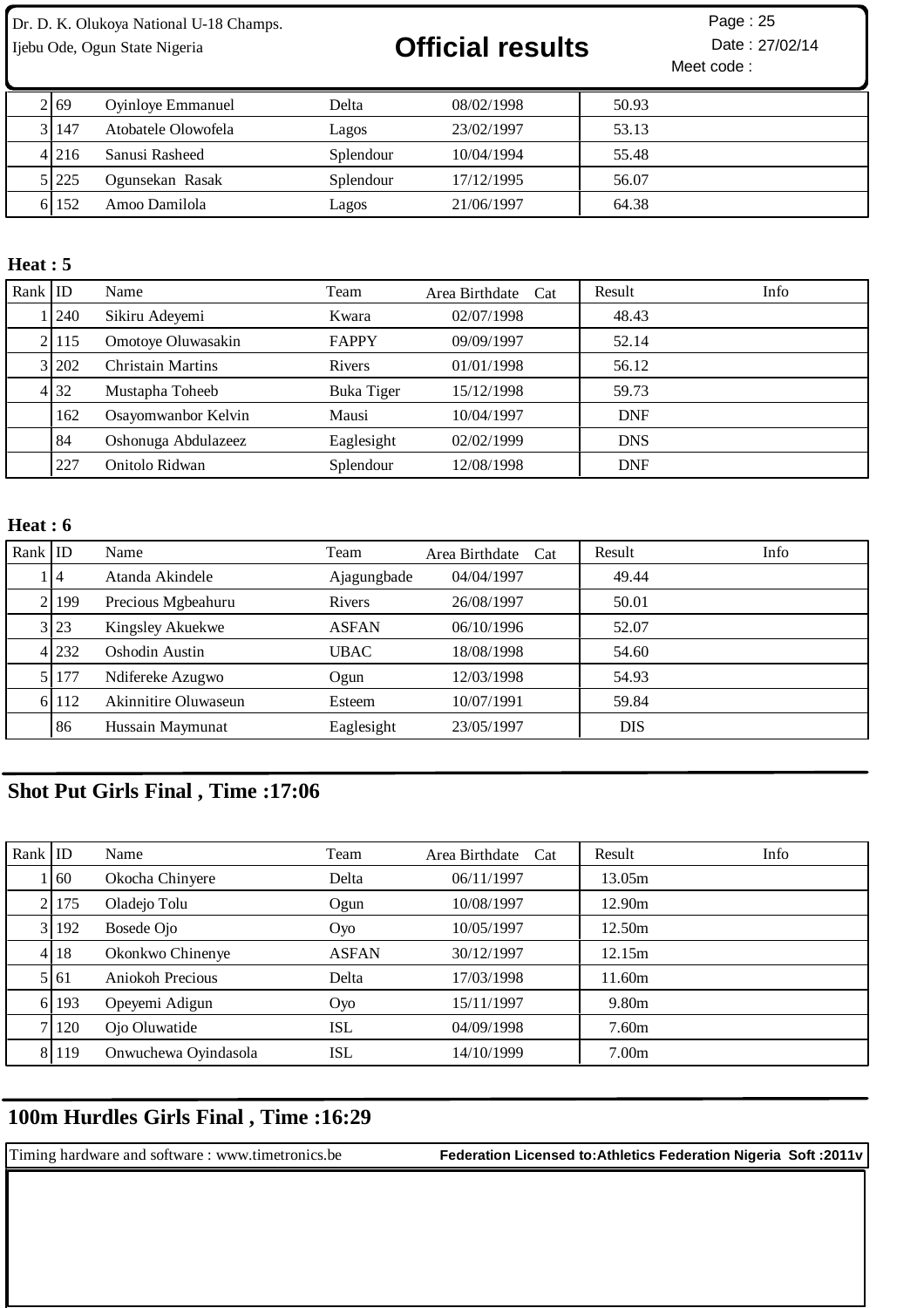# Ijebu Ode, Ogun State Nigeria **Christian Contain Contain Date : 27/02/14**

Meet code : Page: 26

### **Wind = 0.0**

| Rank $ $ ID |          | Name                  | Team       | Area Birthdate Cat | Result     | Info |
|-------------|----------|-----------------------|------------|--------------------|------------|------|
|             | 130      | Oluwatobi Amusan      | Buka Tiger | 23/04/1997         | 15.32      |      |
|             | 2   13 1 | Adewunmi Abosede      | Kwara      | 03/07/1998         | 17.65      |      |
|             | 3 63     | Tamaraebi Akpos       | Delta      | 08/06/2002         | 18.32      |      |
|             | 4 2      | Nwichi Ngozi Blessing | Abia       | 22/05/1997         | 19.23      |      |
|             | 64       | Okorhi Mary           | Delta      | 23/03/1998         | <b>DNF</b> |      |

## **110m Hurdles Boys Final , Time :17:08**

## **Wind = -2.3**

| Rank $ $ ID |           | Name                     | Team   | Area Birthdate Cat | Result | Info |
|-------------|-----------|--------------------------|--------|--------------------|--------|------|
|             | 160       | Bashiru Abdullahi        | Mausi  | 26/10/1997         | 14.44  |      |
|             | 2 15      | Tagwai Precious Simon    | APAC   | 24/08/1997         | 16.10  |      |
|             | 3 78      | <b>Emoghene Timothy</b>  | Delta  | 20/11/1997         | 16.12  |      |
|             | 4 1 1 5 4 | Mbeke Noah               | Lagos  | 02/05/1997         | 16.82  |      |
|             | 51156     | Okoli Royson             | Lagos  | 23/07/1998         | 17.38  |      |
|             | 6 202     | <b>Christain Martins</b> | Rivers | 01/01/1998         | 17.45  |      |

## **100 Meter Girls Heats , Time :15:12**

### **Heat : 1 Wind = 0.0**

| Rank $ $ ID |         | Name                    | Team        | Area Birthdate<br>Cat | Result     | Info |
|-------------|---------|-------------------------|-------------|-----------------------|------------|------|
|             | . 18    | Aniekeme Alphonsus Etim | Akwa Ibom   | 25/12/1999            | 12.25      | q    |
|             | 2   137 | Abire Uyoyo Mecry       | Lagos       | 20/07/1997            | 13.19      |      |
|             | 3 107   | Ajasa Tayo              | Elele       | 10/03/1997            | 13.21      |      |
|             | 4 186   | Joel Temitope           | Oriwu       | 09/05/1997            | 14.15      |      |
|             | 5 159   | Egwaili Vivian          | Mausi       | 12/05/1999            | 14.58      |      |
|             | 228     | Taiwo Falujo            | Triple 'A'  | 05/05/1998            | <b>DNS</b> |      |
|             |         | Abigeal odewale         | Ajagungbade | 14/10/1996            | <b>DNS</b> |      |
|             | 141     | Ibelemeh Anthonia       | Lagos       | 26/10/1997            | <b>NR</b>  |      |

### **Heat : 2 Wind = -2.1**

| Rank $ $ ID                                      |               | Name                 | Team       | Area Birthdate Cat                                                | Result     | Info |
|--------------------------------------------------|---------------|----------------------|------------|-------------------------------------------------------------------|------------|------|
|                                                  | 130           | Abolaji Omotayo      | Kwara      | 06/12/1998                                                        | 12.58      | q    |
|                                                  | 2 51          | <b>Favour Ekezie</b> | Delta      | 28/11/1997                                                        | 12.62      | q    |
|                                                  | 3 145         | Sodiya Lolade        | Lagos      | 03/08/1998                                                        | 13.06      |      |
|                                                  | 4 27          | Ruth Monday          | Buka Tiger | 05/09/1997                                                        | 13.16      |      |
|                                                  | 5 1 1 3 2     | Omosola Omolayo      | Lagos      | 14/02/1998                                                        | 13.85      |      |
|                                                  | <sup>29</sup> | Ayodeji Oyinade      | Buka Tiger | 07/04/1997                                                        | <b>DNS</b> |      |
|                                                  | 238           | Oluwayemi Blessing   | Uniport    | 13/02/1997                                                        | <b>DNS</b> |      |
| Timing hardware and software: www.timetronics.be |               |                      |            | Federation Licensed to: Athletics Federation Nigeria Soft : 2011v |            |      |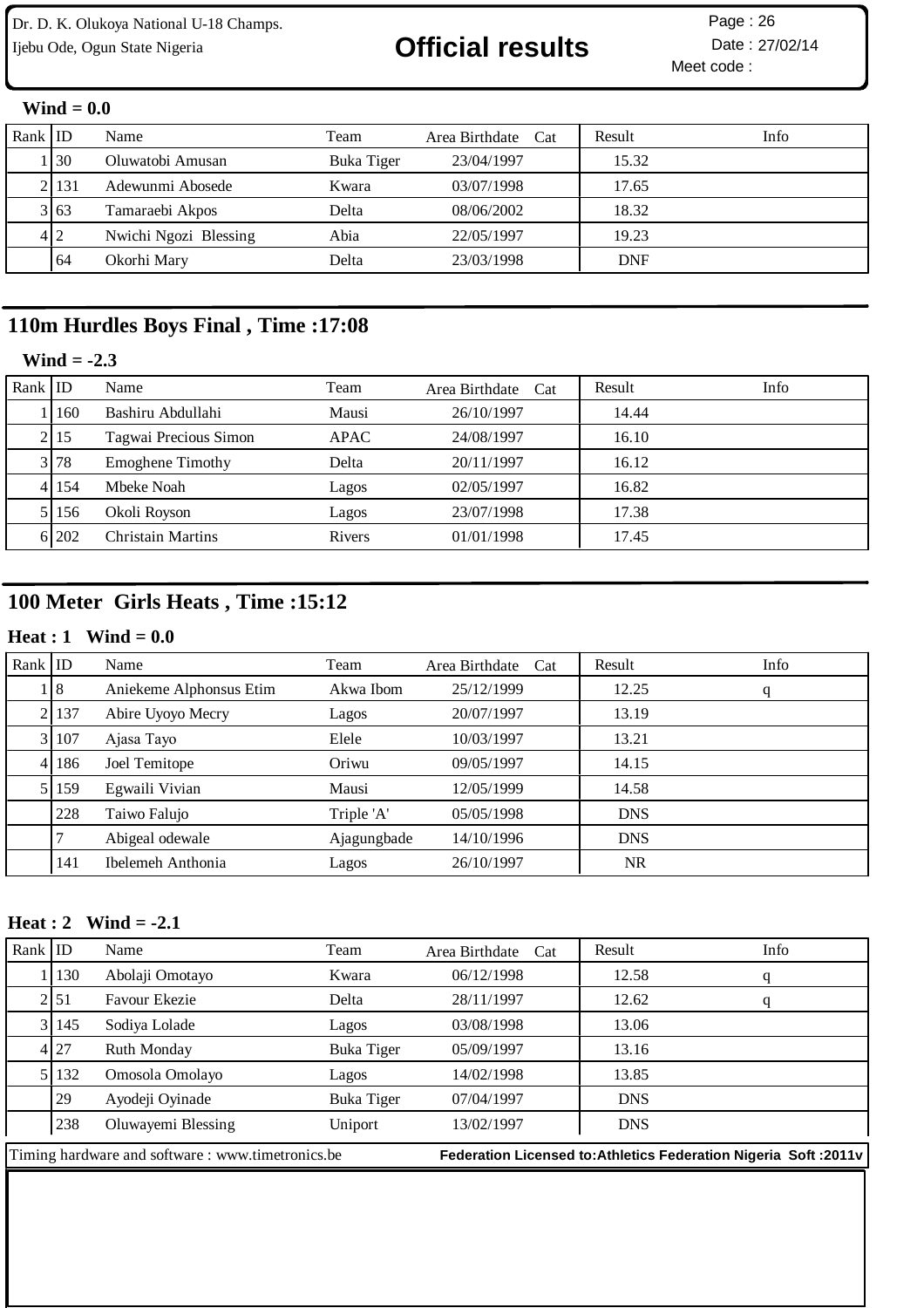Meet code : Page: 27

### **Heat : 3 Wind = -2.1**

| Rank $ $ ID |            | Name                 | Team        | Area Birthdate Cat | Result     | Info |
|-------------|------------|----------------------|-------------|--------------------|------------|------|
|             | <u>190</u> | Oloye Bunmi          | Ekiti       | 01/10/2000         | 12.77      | q    |
|             | 2 139      | George Magdaline     | Lagos       | 25/12/1997         | 12.90      | q    |
|             | 3 138      | Okoronkwo Precious   | Lagos       | 19/10/1996         | 12.91      | q    |
|             | 4 174      | Ogar Grace           | Ogun        | 18/04/1997         | 13.00      |      |
|             | 5.91       | Adesuwa Opeyemi      | Ekiti       | 01/12/1998         | 13.06      |      |
|             | 6 46       | Veronica Ayeku       | Cross River | 28/03/1997         | 13.48      |      |
|             | 7 187      | Ejiro Sunday Osazuwa | Osun        | 12/02/1998         | 13.74      |      |
|             | 30         | Oluwatobi Amusan     | Buka Tiger  | 23/04/1997         | <b>DNS</b> |      |

### **Heat : 4 Wind = -2.5**

| Rank $ $ ID |            | Name                 | Team        | Area Birthdate<br>Cat | Result     | Info |
|-------------|------------|----------------------|-------------|-----------------------|------------|------|
|             | $\vert$ 52 | Oyibo Oghenetega     | Delta       | 19/01/1998            | 12.86      | q    |
|             | 2 43       | Mercy Ntiaobong      | Cross River | 04/10/1997            | 12.88      | q    |
|             | 3 158      | Asemota Mayellous    | Mausi       | 09/11/1999            | 13.05      |      |
|             | 4 133      | Usoro Ruth           | Lagos       | 08/10/1997            | 13.33      |      |
|             | 5 113      | <b>Sunday Deleme</b> | FAF         | 31/08/1999            | 13.99      |      |
|             | 6 25       | Yetunde Afolabi      | Buka Tiger  | 12/06/1998            | 14.27      |      |
|             | 7   144    | Adubi Vivia          | Lagos       | 01/10/1999            | 14.61      |      |
|             | 229        | Elizabeth Olowookere | Triple 'A'  | 02/12/1998            | <b>DNS</b> |      |

## **100 Meter Boys Heats , Time :15:24**

### **Heat : 1 Wind = -2.2**

| Rank $ $ ID |           | Name                      | Team        | Area Birthdate<br>Cat | Result | Info |
|-------------|-----------|---------------------------|-------------|-----------------------|--------|------|
|             | 234       | Igo Runny ikechukwu       | <b>UBAC</b> | 12/11/1999            | 11.19  | Q    |
|             | 2 67      | Idjesa Uruemu             | Delta       | 29/08/1998            | 11.36  | q    |
|             | 3 238     | Oluwayemi Blessing        | Uniport     | 13/02/1997            | 11.57  |      |
|             | 4 6 6 8   | <b>Emakpor Oghenerume</b> | Delta       | 06/12/1997            | 12.00  |      |
|             | 5 1 1 5 1 | Akinboro Itunu            | Lagos       | 27/01/1997            | 12.12  |      |
|             | 6 31      | Franklin Chukwuma         | Buka Tiger  | 21/09/1997            | 12.18  |      |
|             | 7184      | Oshonuga Abdulazeez       | Eaglesight  | 02/02/1999            | 12.29  |      |
|             | 8 155     | Oni Femi                  | Lagos       | 23/09/1997            | 12.42  |      |

### **Heat : 2 Wind = -2.3**

| Rank ID                                                                                                              |       | Name                    | Team         | Area Birthdate Cat | Result | Info |
|----------------------------------------------------------------------------------------------------------------------|-------|-------------------------|--------------|--------------------|--------|------|
|                                                                                                                      | 121   | Iloakaebunam Kenechukwu | <b>ASFAN</b> | 08/07/1997         | 11.25  |      |
|                                                                                                                      | 2.214 | Ashien Godwin           | SB Academy   | 01/02/1996         | 11.28  |      |
| Timing hardware and software: www.timetronics.be<br>Federation Licensed to: Athletics Federation Nigeria Soft: 2011v |       |                         |              |                    |        |      |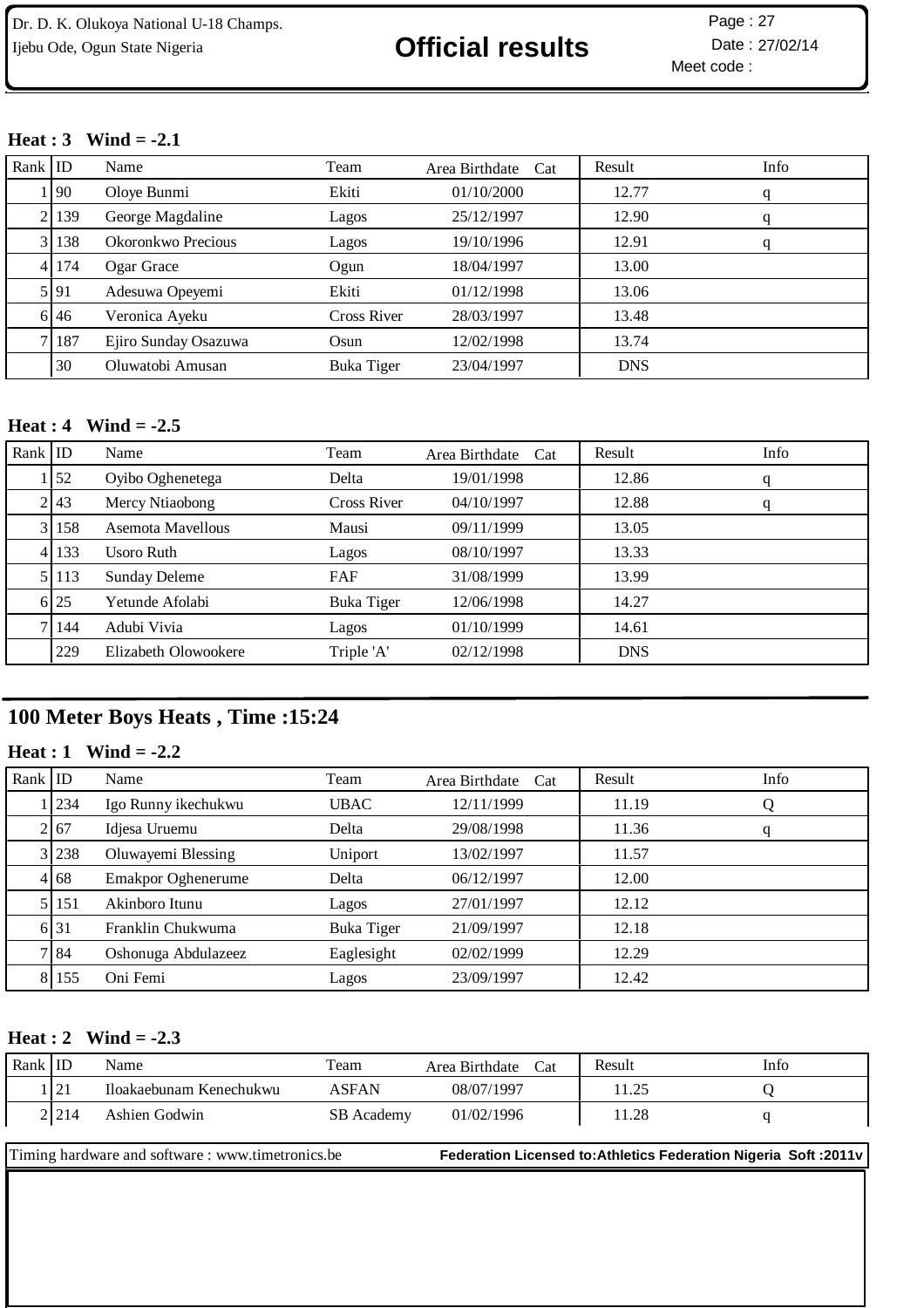# Ijebu Ode, Ogun State Nigeria **Christian Contract of Contract Contract Contract Contract Particle 27/02/14**

Meet code : Page: 28

| 3 122 | Emmanuel Chukwudeafor | ISL        | 06/03/1998 | 11.81      |
|-------|-----------------------|------------|------------|------------|
| 4163  | Charles Aigbayboa     | Mausi      | 07/08/1997 | 11.86      |
| 5183  | Adebisi Sodiq         | Eaglesight | 17/08/1997 | 12.14      |
| 160   | Bashiru Abdullahi     | Mausi      | 26/10/1997 | <b>DNS</b> |
| 38    | Adevemi Adeola        | Buka Tiger | 27/04/1997 | <b>DNS</b> |

### **Heat : 3 Wind = 0.0**

| Rank $ $ ID |           | Name               | Team       | Area Birthdate Cat | Result | Info |
|-------------|-----------|--------------------|------------|--------------------|--------|------|
|             | 1244      | Soyemi Abiola      | Kwara      | 13/06/1997         | 11.19  | Ő    |
|             | 2 97      | Akinola Damilola   | Ekiti      | 14/04/1998         | 11.36  |      |
|             | 3 238     | Oluwayemi Blessing | Uniport    | 13/02/1997         | 11.57  |      |
|             | 4 201     | Success Akazua     | Rivers     | 24/01/1997         | 12.00  |      |
|             | 5 1 1 2 1 | Idown Temilehin    | <b>ISL</b> | 03/03/1999         | 12.12  |      |
|             | 6 13      | Ojo Daniel         | APAC       | 24/12/1997         | 12.18  |      |
|             | 71179     | Yinusa Olawale     | Ogun       | 11/10/1997         | 12.29  |      |
|             | 8 41      | Gafar Akeem        | Buka Tiger | 28/08/1998         | 12.42  |      |

### **Heat : 4 Wind = -0.8**

| Rank $ $ ID |       | Name            | Team        | Area Birthdate Cat | Result | Info |
|-------------|-------|-----------------|-------------|--------------------|--------|------|
|             | 1243  | Jimoh Ibrahim   | Kwara       | 25/05/1998         | 11.57  | Ő    |
|             | 2.98  | Afolabi Olamide | Ekiti       | 11/06/1997         | 11.73  |      |
|             | 3 49  | Emmanuel Effiom | Cross River | 12/04/1997         | 11.78  |      |
|             | 4 184 | Nwaochei Daniel | Ogun        | 30/11/1997         | 11.84  |      |
|             | 5 200 | Peter Osademe   | Rivers      | 18/12/1996         | 11.87  |      |
|             | 6 114 | Jemameh Olu     | FAF         | 04/09/1998         | 12.10  |      |
|             | 7 33  | Temito Oyeneye  | Buka Tiger  | 11/10/1998         | 12.76  |      |

## **Heat : 5 Wind = -2.9**

| Rank $ $ ID |         | Name                 | Team       | Area Birthdate<br>Cat | Result    | Info |
|-------------|---------|----------------------|------------|-----------------------|-----------|------|
|             | 1   104 | IsmailaYusuf         | Ekiti      | 19/06/1996            | 11.18     | Q    |
|             | 2.241   | Isaac Rotimi         | Kwara      | 06/04/1997            | 11.38     |      |
|             | 3 37    | Agbolade Orelaja     | Buka Tiger | 25/02/1997            | 11.49     |      |
|             | 4 190   | Lawal Oluwabunmi     | Osun       | 30/08/1997            | 11.56     |      |
|             | 5 123   | Olayemi Sunday       | <b>ISL</b> | 07/07/1998            | 11.67     |      |
|             | 6 242   | Lekan Ajiboye        | Kwara      | 20/06/1998            | 11.72     |      |
|             | 7 3 6   | Abiodun Kako         | Buka Tiger | 13/03/1997            | 11.90     |      |
|             | 105     | Oluwafemi Oluwatosin | Ekiti      | 04/05/1997            | <b>NR</b> |      |

### **Heat : 6 Wind = -1.9**

| Rank ID | Name                                              | Team | Area Birthdate Cat | Result                                                            | Info |
|---------|---------------------------------------------------|------|--------------------|-------------------------------------------------------------------|------|
|         | Timing hardware and software : www.timetronics.be |      |                    | Federation Licensed to: Athletics Federation Nigeria Soft : 2011v |      |
|         |                                                   |      |                    |                                                                   |      |
|         |                                                   |      |                    |                                                                   |      |
|         |                                                   |      |                    |                                                                   |      |
|         |                                                   |      |                    |                                                                   |      |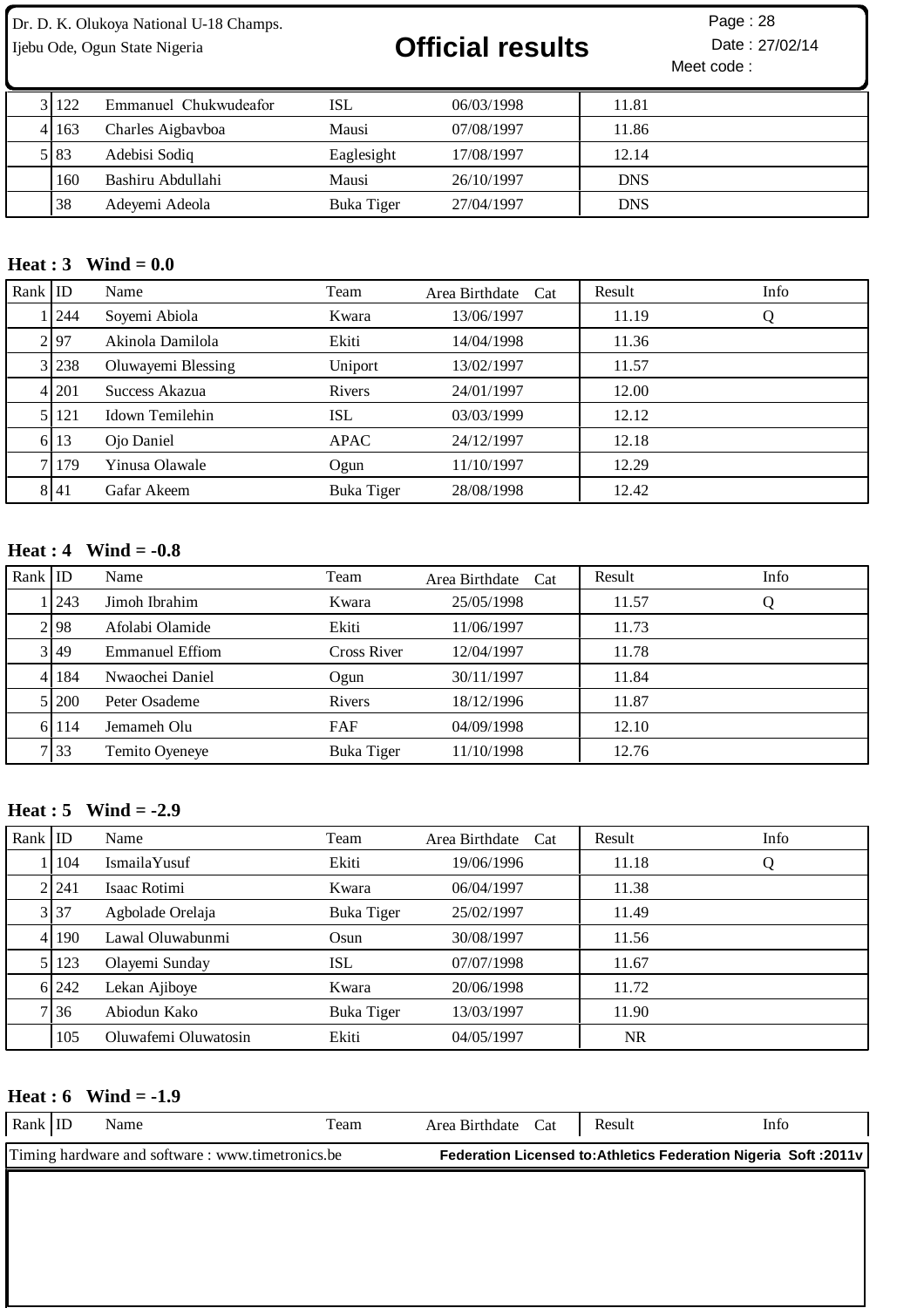| Dr. D. K. Olukoya National U-18 Champs.<br>Ijebu Ode, Ogun State Nigeria |            |                   |            | <b>Official results</b> |       | Page: 29<br>Date: 27/02/14<br>Meet code: |  |
|--------------------------------------------------------------------------|------------|-------------------|------------|-------------------------|-------|------------------------------------------|--|
|                                                                          | 66         | Olisakwe Chukwudi | Delta      | 05/03/1998              | 10.96 | Ő                                        |  |
|                                                                          | 2.246      | Obisesan Benjamin | Oyo        | 21/01/1998              | 11.87 |                                          |  |
|                                                                          | 3 161      | Emmanuel Idehen   | Mausi      | 07/04/1998              | 11.96 |                                          |  |
|                                                                          | 4 82       | Abah Victor       | Eaglesight | 02/06/1996              | 11.97 |                                          |  |
|                                                                          | 5 177      | Ndifereke Azugwo  | Ogun       | 12/03/1998              | 12.26 |                                          |  |
|                                                                          | 6 222      | Yusuf Adesola     | Splendour  | 09/08/1997              | 12.35 |                                          |  |
| 71                                                                       | <b>170</b> | Matanmi Rasaq     | Ogun       | 23/05/1998              | 12.60 |                                          |  |
|                                                                          | 8 146      | Hyginus Wisdom    | Lagos      | 17/08/1996              | 12.61 |                                          |  |

## **Triple Jump Girls Final , Time :18:12**

| Rank $ $ ID |      | Name               | Team         | Area Birthdate Cat | Info<br>Result<br>Wind $(m/s)$ |
|-------------|------|--------------------|--------------|--------------------|--------------------------------|
|             | 1120 | Grace Anigbata     | <b>ASFAN</b> | 02/01/1998         | 11.44m 1.5                     |
|             | 2157 | Okolosi Oghenekome | Delta        | 02/08/1998         | $11.44m$ 1.4                   |
|             | 3 59 | Imogu Joy          | Delta        | 14/02/1998         | $11.43m$ 2.0                   |
|             | 4165 | Ekwuyase Ifeyinwa  | Delta        | 22/02/1998         | $10.51m$ 1.9                   |
|             | 5142 | Benedicta Okorie   | Cross River  | 19/10/1998         | $10.37m$ 1.5                   |

## **Javelin Girls Final , Time :09:58**

| Rank $ $ ID |        | Name              | Team         | Area Birthdate Cat | Info<br>Result |  |
|-------------|--------|-------------------|--------------|--------------------|----------------|--|
|             | 44     | Victoria Akparika | Cross River  | 08/10/1996         | 31.40m         |  |
|             | 2 62   | Mbadugha Obiageli | Delta        | 12/12/1997         | 30.87m         |  |
|             | 31175  | Oladejo Tolu      | Ogun         | 10/08/1997         | 25.20m         |  |
|             | 4   18 | Okonkwo Chinenye  | <b>ASFAN</b> | 30/12/1997         | 24.10m         |  |

## **400m Hurdles Girls Final , Time :16:43**

| Rank   ID |      | Name                  | Team       | Area Birthdate Cat | Result     | Info |
|-----------|------|-----------------------|------------|--------------------|------------|------|
|           | ! 2  | Nwichi Ngozi Blessing | Abia       | 22/05/1997         | 63.87      |      |
|           | 2 86 | Hussain Maymunat      | Eaglesight | 23/05/1997         | 68.85      |      |
|           | 3164 | Okorhi Mary           | Delta      | 23/03/1998         | 73.80      |      |
|           | 128  | Abu Joy               | Kwara      | 02/03/1999         | <b>DNF</b> |      |
|           | 176  | Aminat Odeyemi        | Ogun       | 27/06/1996         | <b>DNF</b> |      |

## **400m Hurdles Boys Final , Time :16:01**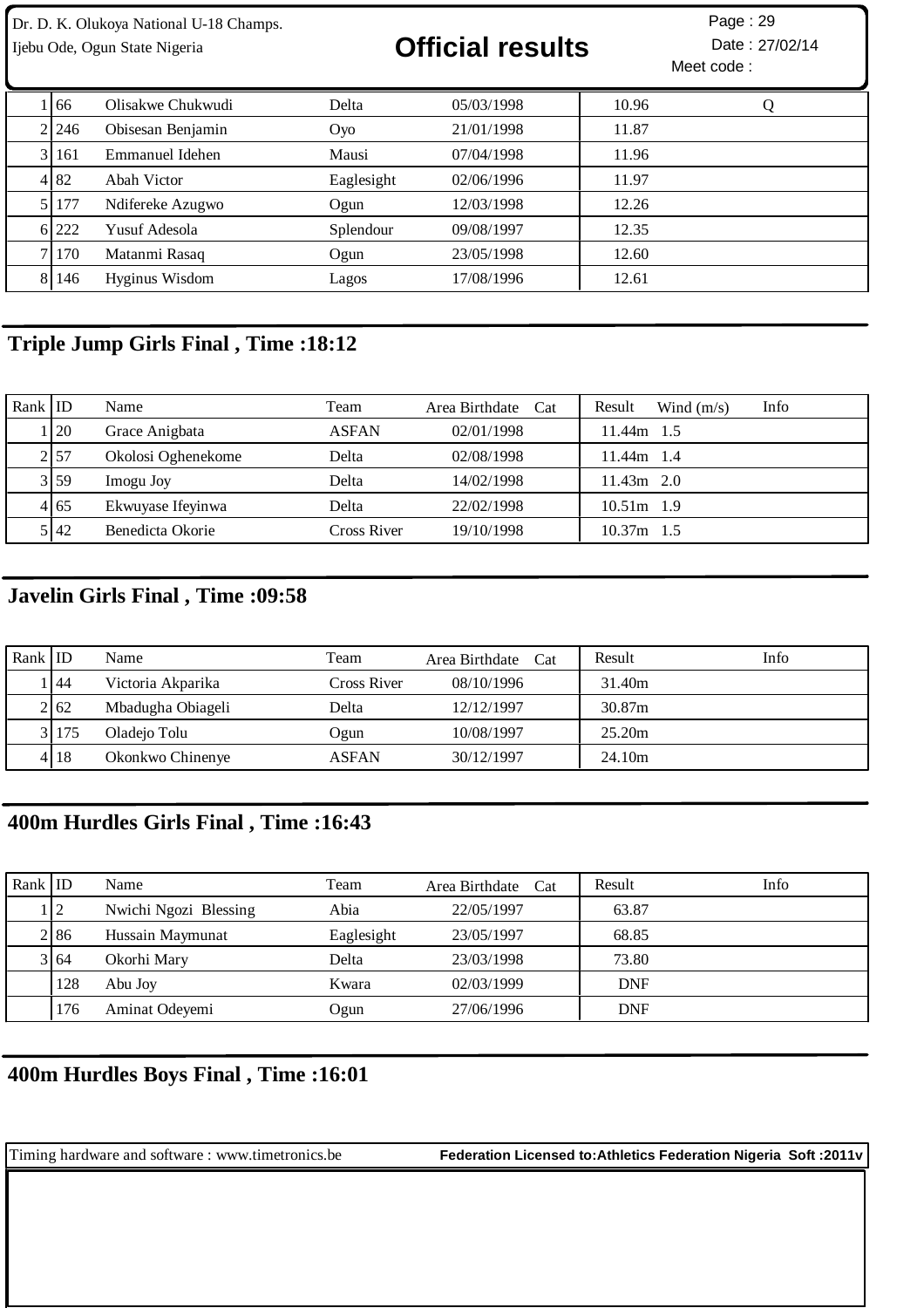# Ijebu Ode, Ogun State Nigeria **Contract Contract Official results** Date : 27/02/14

Meet code : Page: 30

| Rank ID |         | Name                    | Team       | Area Birthdate Cat | Result | Info |
|---------|---------|-------------------------|------------|--------------------|--------|------|
|         | 140     | Bakare Gbenga           | Buka Tiger | 21/04/1997         | 55.08  |      |
|         | 2 78    | <b>Emoghene Timothy</b> | Delta      | 20/11/1997         | 55.94  |      |
|         | 3 14    | Yakubu Godwin           | APAC       | 19/03/1997         | 56.72  |      |
|         | 4 1 1 2 | Onne Chinonso Gentle    | APAC       | 17/09/1995         | 68.19  |      |

## **100 Meter Girls Final , Time :16:15**

## **Wind = -2.5**

| Rank $ $ ID |                  | Name                    | Team               | Area Birthdate Cat | Result | Info |
|-------------|------------------|-------------------------|--------------------|--------------------|--------|------|
|             | 18               | Aniekeme Alphonsus Etim | Akwa Ibom          | 25/12/1999         | 12.32  |      |
|             | 21 <sub>51</sub> | Favour Ekezie           | Delta              | 28/11/1997         | 12.42  |      |
|             | 3 130            | Abolaji Omotayo         | Kwara              | 06/12/1998         | 12.57  |      |
|             | 4 90             | Oloye Bunmi             | Ekiti              | 01/10/2000         | 12.64  |      |
|             | 5 43             | Mercy Ntiaobong         | <b>Cross River</b> | 04/10/1997         | 12.76  |      |
|             | 6 52             | Oyibo Oghenetega        | Delta              | 19/01/1998         | 12.80  |      |
|             | 7 139            | George Magdaline        | Lagos              | 25/12/1997         | 12.86  |      |
|             | 8 1 1 3 8        | Okoronkwo Precious      | Lagos              | 19/10/1996         | 12.87  |      |

## **100 Meter Boys Final , Time :16:19**

### **Wind = -2.4**

| Rank ID |       | Name                    | Team              | Area Birthdate Cat | Result     | Info |
|---------|-------|-------------------------|-------------------|--------------------|------------|------|
|         | 166   | Olisakwe Chukwudi       | Delta             | 05/03/1998         | 11.14      |      |
|         | 21104 | IsmailaYusuf            | Ekiti             | 19/06/1996         | 11.23      |      |
|         | 3 21  | Iloakaebunam Kenechukwu | <b>ASFAN</b>      | 08/07/1997         | 11.25      |      |
|         | 4 244 | Soyemi Abiola           | Kwara             | 13/06/1997         | 11.29      |      |
|         | 5 67  | Idjesa Uruemu           | Delta             | 29/08/1998         | 11.30      |      |
|         | 6 234 | Igo Runny ikechukwu     | <b>UBAC</b>       | 12/11/1999         | 11.50      |      |
|         | 7 243 | Jimoh Ibrahim           | Kwara             | 25/05/1998         | 11.78      |      |
|         | 214   | Ashien Godwin           | <b>SB</b> Academy | 01/02/1996         | <b>DIS</b> |      |

## **Triple Jump Boys Final , Time :18:08**

| Rank $ $ ID                                       |         | Name                   | Team               | Area Birthdate Cat | Info<br>Result<br>Wind $(m/s)$                                    |
|---------------------------------------------------|---------|------------------------|--------------------|--------------------|-------------------------------------------------------------------|
|                                                   | Let 239 | Edoki Fabian           | Uniport            | 30/03/1998         | 15.08m 1.3                                                        |
|                                                   | 2148    | David Eyo              | <b>Cross River</b> | 10/07/1997         | $14.20m$ 2.2 0.00m 0.0                                            |
|                                                   | 3 49    | <b>Emmanuel Effiom</b> | Cross River        | 12/04/1997         | 13.88m 1.6                                                        |
|                                                   | 4 75    | Kingsley Ayebode       | Delta              | 22/12/1998         | $13.75m$ 1.6                                                      |
|                                                   |         |                        |                    |                    |                                                                   |
| Timing hardware and software : www.timetronics.be |         |                        |                    |                    | Federation Licensed to: Athletics Federation Nigeria Soft : 2011v |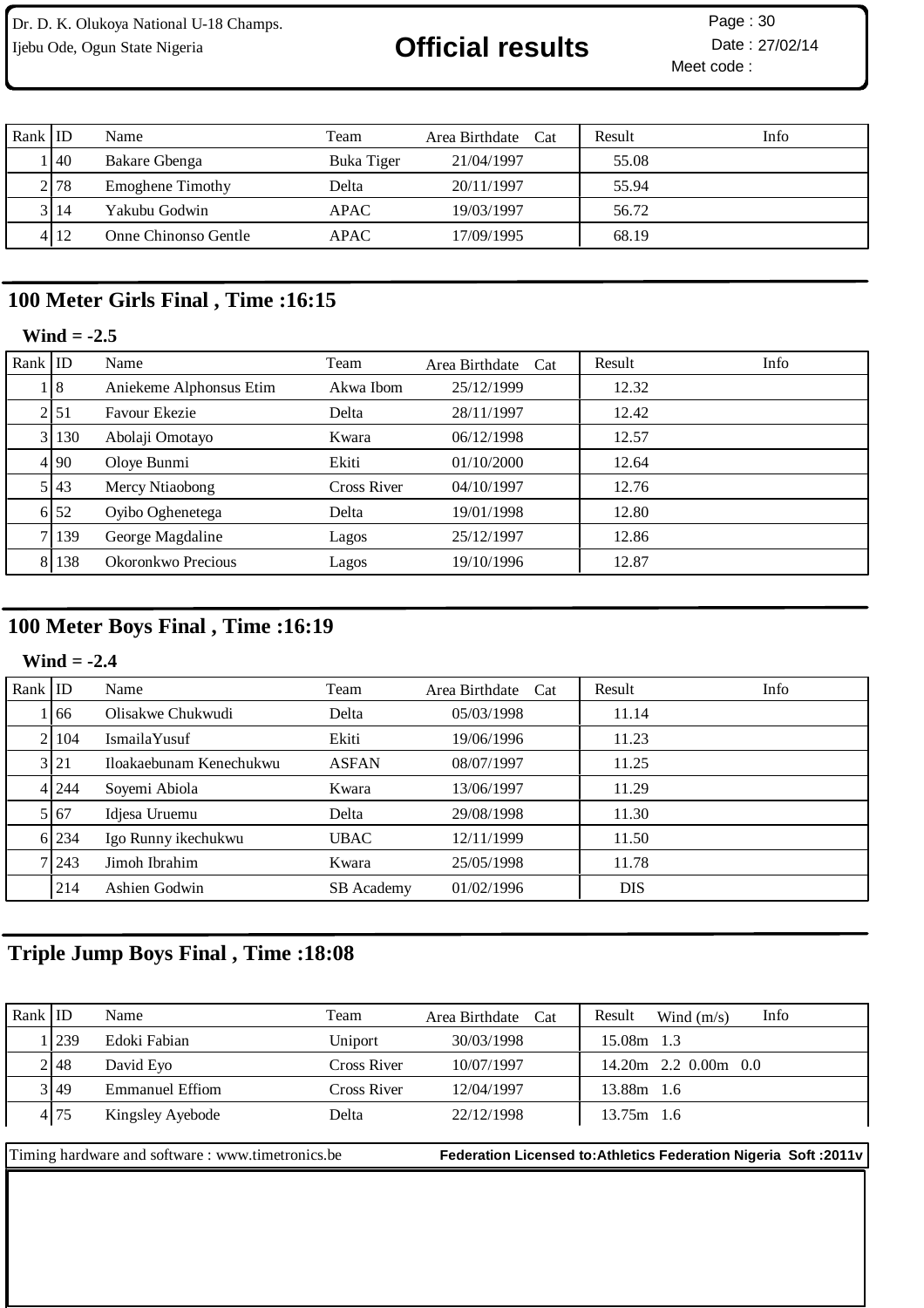Dr. D. K. Olukoya National U-18 Champs. Ijebu Ode, Ogun State Nigeria **Official results** Date : 27/02/14

| 5176   | Pius Nzube Thezua    | Delta      | 24/12/1998 | 13.72m<br>2.0     |
|--------|----------------------|------------|------------|-------------------|
| 6l 191 | <b>Yusuf Rasheed</b> | Osun       | 10/06/1997 | 12.78m<br>1.9     |
| 7 85   | <b>Izu Cosmos</b>    | Eaglesight | 11/10/1997 | 12.30m<br>$1.0\,$ |

## **5000 Meter Boys Final , Time :09:58**

| Rank $ $ ID |       | Name             | Team       | Area Birthdate Cat | Info<br>Result |
|-------------|-------|------------------|------------|--------------------|----------------|
|             | 148   | Saka Sanusi      | Lagos      | 21/10/1997         | 15:54.15       |
| 21          | 188   | Adeyemi Olaoluwa | Osun       | 12/12/1997         | 15:55.62       |
|             | 3 149 | Isa Hamed        | Lagos      | 05/12/1997         | 16:39.80       |
|             | 4 102 | Sunday Ijoko     | Ekiti      | 01/12/1998         | 17:23.09       |
|             | 5 39  | Balogun Akeem    | Buka Tiger | 25/12/1997         | 17:32.69       |
|             | 6 72  | Olori Goodluck   | Delta      | 23/12/1998         | 17:32.74       |
|             | 164   | Francis Okeke    | Mausi      | 27/01/1997         | <b>DNF</b>     |
|             | 181   | Morcus Jeremiah  | Ogun       | 12/11/1998         | <b>DNF</b>     |

## **Discus Girls Final , Time :14:47**

| Rank $ $ ID |       | Name                 | Team               | Area Birthdate Cat | Info<br>Result |
|-------------|-------|----------------------|--------------------|--------------------|----------------|
|             | 175   | Oladejo Tolu         | Ogun               | 10/08/1997         | 30.05m         |
|             | 2192  | Bosede Ojo           | Oyo                | 10/05/1997         | 30.00m         |
|             | 3 44  | Victoria Akparika    | <b>Cross River</b> | 08/10/1996         | 28.84m         |
|             | 4 61  | Aniokoh Precious     | Delta              | 17/03/1998         | 28.37m         |
|             | 5 56  | Nwaokoye Clara       | Delta              | 06/08/1998         | 27.12m         |
|             | 6 193 | Opeyemi Adigun       | Oyo                | 15/11/1997         | 22.62m         |
|             | 7 18  | Okonkwo Chinenye     | <b>ASFAN</b>       | 30/12/1997         | 22.27m         |
|             | 8 119 | Onwuchewa Oyindasola | ISL                | 14/10/1999         | 20.50m         |

## **3000 Meter Girls Final , Time :10:17**

| Rank   ID |       | Name                  | Team         | Area Birthdate Cat | Result   | Info |
|-----------|-------|-----------------------|--------------|--------------------|----------|------|
|           | 136   | Olamide Olaseun       | Lagos        | 19/08/1997         | 10:46.94 |      |
|           | 2.210 | Abibat Onokoya        | Root         | 25/02/2000         | 11:00.25 |      |
|           | 3 92  | Fasae Ebun            | Ekiti        | 01/12/2001         | 11:09.10 |      |
|           | 4155  | Lori Sarah            | Delta        | 09/11/2002         | 11:29.40 |      |
|           | 5 209 | Tunmininu Banjo       | Root         | 27/03/2000         | 12:19.15 |      |
|           | 61206 | <b>Blessing Lahun</b> | Root         | 22/05/1999         | 12:19.24 |      |
|           | 719   | Chioma Ezeuduji       | <b>ASFAN</b> | 09/11/1997         | 13:29.22 |      |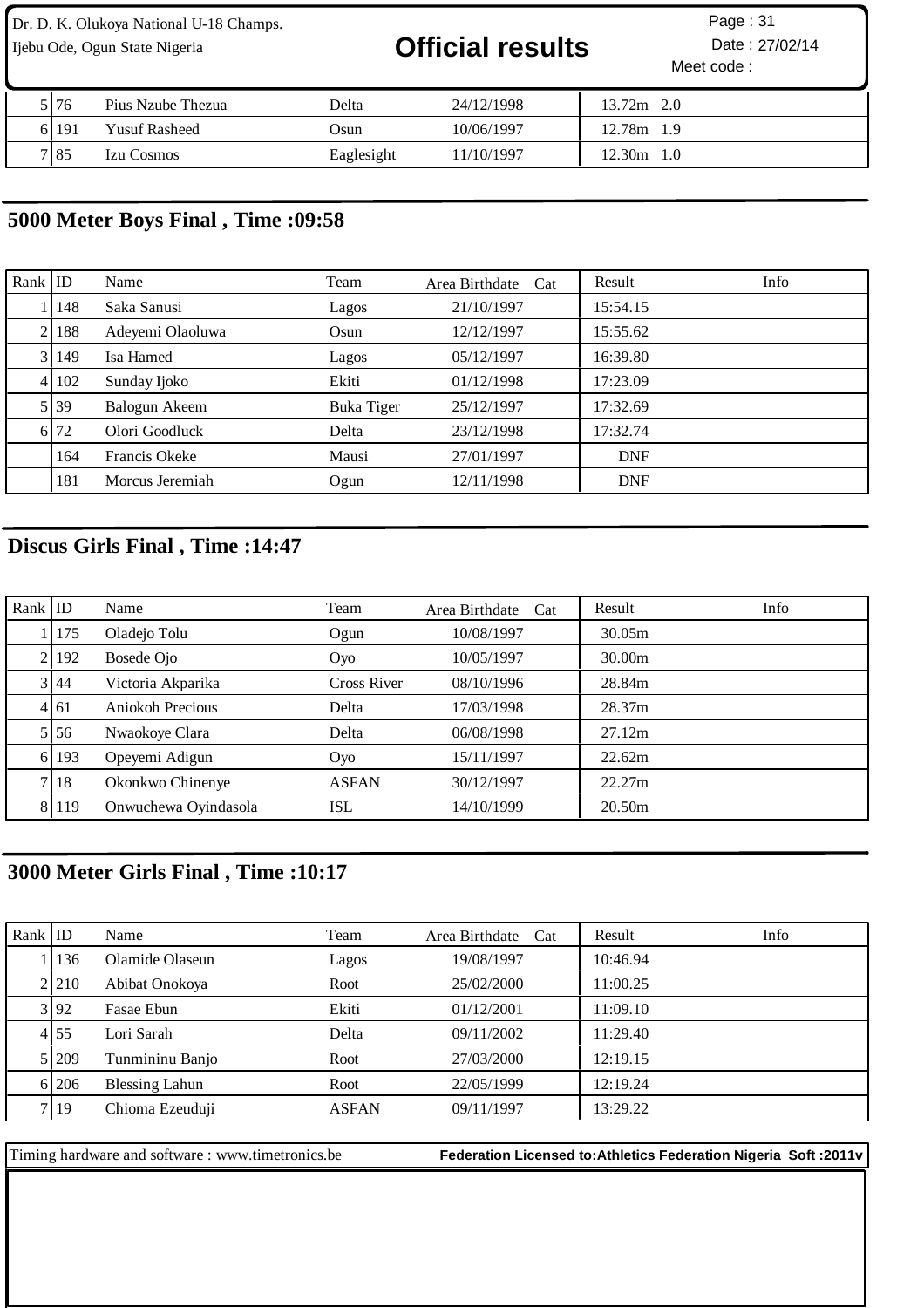Meet code : Page: 32

## **800 Meter Girls Final , Time :10:28**

| Rank           | ID             | Name                  | Team              | Area Birthdate<br>Cat | Info<br>Result |
|----------------|----------------|-----------------------|-------------------|-----------------------|----------------|
|                | 171            | Serah Ogunola         | Ogun              | 12/10/1997            | 2:14.71        |
| $\overline{2}$ | 54             | Adiakerewha Blessing  | Delta             | 07/03/1998            | 2:18.87        |
| $\overline{3}$ | 140            | Alabi Aminat          | Lagos             | 06/10/1997            | 2:23.54        |
| $\overline{4}$ | 166            | Nfem Violet           | Next Level        | 29/11/1997            | 2:26.73        |
| 5 <sub>l</sub> | 128            | Abu Joy               | Kwara             | 02/03/1999            | 2:27.59        |
|                | 6 95           | Ojo Catherine         | Ekiti             | 05/05/1998            | 2:32.85        |
| 7 <sup>1</sup> | 205            | Balikis Mustapha      | Root              | 21/03/2000            | 2:35.99        |
| 8              | 172            | Balikis Akinola       | Ogun              | 03/01/1998            | 2:39.03        |
| 9              | 204            | Afusatu Ganiyu        | Root              | 06/01/2000            | 2:41.35        |
|                | 10 28          | Florence Alexander    | <b>Buka Tiger</b> | 23/08/1997            | 2:41.40        |
|                | 11 207         | Oluwatosin Daudu      | Root              | 05/03/1999            | 3:02.54        |
|                | 12 208         | Ruth Adeniran         | Root              | 20/03/2000            | 3:09.11        |
|                | 13 135         | Diamond Maria         | Lagos             | 01/09/1999            | 3:16.16        |
|                | $\overline{c}$ | Nwichi Ngozi Blessing | Abia              | 22/05/1997            | <b>DNF</b>     |

## **800 Meter Boys Final , Time :10:42**

| Rank           | $ $ ID        | Name                      | Team              | Area Birthdate<br>Cat | Result<br>Info |
|----------------|---------------|---------------------------|-------------------|-----------------------|----------------|
|                | 10            | Okeke Chidi               | Anambra           | 02/04/1998            | 1:55.74        |
| 2              | 153           | Akpan Emmanuel            | Lagos             | 28/10/1996            | 1:56.41        |
| $\overline{3}$ | 14            | Yakubu Godwin             | <b>APAC</b>       | 19/03/1997            | 1:57.36        |
|                | 4 39          | Balogun Akeem             | <b>Buka Tiger</b> | 25/12/1997            | 1:58.28        |
|                | 5 5           | Tope Karounwi             | Ajagungbade       | 10/10/1997            | 1:59.68        |
| 6I             | 197           | Ajibola Kazeem            | Oyo               | 25/02/1998            | 2:01.76        |
|                | 203           | Clinton Amara             | Rivers            | 13/11/1996            | 2:02.33        |
| 8              | 81            | Muhammed Ismail Omobolaji | Eaglesight        | 20/05/2000            | 2:05.09        |
| 9              | 71            | <b>Onomoeleke Moses</b>   | Delta             | 11/10/1997            | 2:07.01        |
|                | 10 126        | Obu Emmanuel              | <b>ISL</b>        | 03/03/1998            | 2:07.89        |
| 11             | 3             | Jeremiah Enyinniah        | Ajagungbade       | 05/04/1998            | 2:10.27        |
| 12             | 103           | Isa Kazeem                | Ekiti             | 01/12/1999            | 2:10.59        |
|                | 13 236        | Prior Oghonogor           | <b>UBAC</b>       | 20/06/1997            | 2:11.11        |
|                | 14 116        | Olashinde olatunde        | FAPPY             |                       | 2:11.84        |
|                | $15 \mid 225$ | Ogunsekan Rasak           | Splendour         | 17/12/1995            | 2:12.01        |
|                | $16$   224    | Awodeyin Rasak            | Splendour         | 09/12/1997            | 2:23.52        |
| 17             | 152           | Amoo Damilola             | Lagos             | 21/06/1997            | 2:23.78        |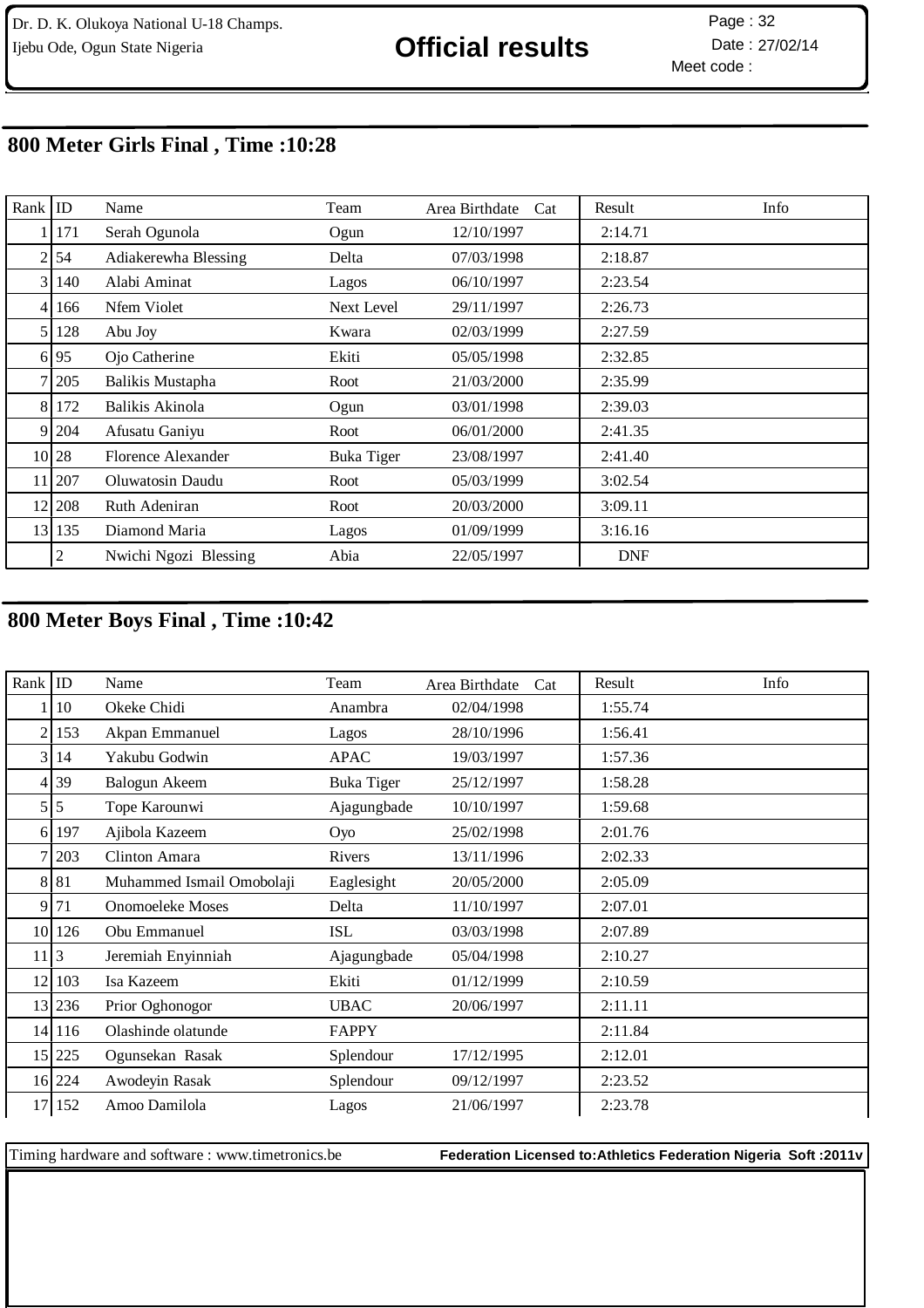| Dr. D. K. Olukoya National U-18 Champs.<br>Ijebu Ode, Ogun State Nigeria |     | <b>Official results</b> |        | Page: $33$<br>Date: 27/02/14<br>Meet code: |            |  |
|--------------------------------------------------------------------------|-----|-------------------------|--------|--------------------------------------------|------------|--|
|                                                                          | 112 | Akinnitire Oluwaseun    | Esteem | 10/07/1991                                 | <b>DNS</b> |  |
|                                                                          | 148 | Saka Sanusi             | agos   | 21/10/1997                                 | <b>DNF</b> |  |

## **200 Meter Girls Heats , Time :11:19**

### **Heat : 1 Wind = -2.1**

| $Rank$ ID |           | Name              | Team              | Area Birthdate Cat | Result     | Info |
|-----------|-----------|-------------------|-------------------|--------------------|------------|------|
|           | 158       | Asemota Mayellous | Mausi             | 09/11/1999         | 26.10      | Q    |
|           | 2 91      | Adesuwa Opeyemi   | Ekiti             | 01/12/1998         | 26.63      |      |
|           | 3 117     | Aloku Victoria    | <b>ISL</b>        | 18/02/1997         | 26.91      |      |
|           | 4 94      | Olawole Feyisayo  | Ekiti             | 15/07/1998         | 27.40      |      |
|           | 5 1 1 3 4 | Omotoso Ramota    | Lagos             | 16/07/1996         | 27.48      |      |
|           | 27        | Ruth Monday       | <b>Buka Tiger</b> | 05/09/1997         | <b>DNF</b> |      |
|           | 159       | Egwaili Vivian    | Mausi             | 12/05/1999         | <b>DNS</b> |      |
|           | 137       | Abire Uyoyo Mecry | Lagos             | 20/07/1997         | <b>DNF</b> |      |

### **Heat : 2 Wind = -1.3**

| $Rank$ ID |                  | Name                    | Team               | Area Birthdate Cat | Result     | Info |
|-----------|------------------|-------------------------|--------------------|--------------------|------------|------|
|           | $\vert 45 \vert$ | <b>Blessing Ofonime</b> | <b>Cross River</b> | 17/07/1996         | 24.73      | Q    |
|           | 2 51             | Favour Ekezie           | Delta              | 28/11/1997         | 25.55      | q    |
|           | 3 130            | Abolaji Omotayo         | Kwara              | 06/12/1998         | 26.18      |      |
|           | 417              | Abigeal odewale         | Ajagungbade        | 14/10/1996         | 26.95      |      |
|           | 5 129            | Alagbe Oluwabukola      | Kwara              | 23/11/1998         | 27.07      |      |
|           | 6 143            | Akunna Vivian           | Lagos              | 27/01/1998         | 28.69      |      |
|           | 141              | Ibelemeh Anthonia       | Lagos              | 26/10/1997         | <b>DNS</b> |      |
|           | 211              | Aliyu sikira            | <b>SB</b> Academy  | 01/03/1996         | <b>DNS</b> |      |

### **Heat : 3 Wind = -2.0**

| Rank $ $ ID |       | Name                    | Team        | Area Birthdate<br>Cat | Result     | Info |
|-------------|-------|-------------------------|-------------|-----------------------|------------|------|
|             | 18    | Aniekeme Alphonsus Etim | Akwa Ibom   | 25/12/1999            | 24.80      | Q    |
|             | 2 53  | Idamadudu Efejiro       | Delta       | 18/12/1998            | 25.55      |      |
|             | 3 43  | Mercy Ntiaobong         | Cross River | 04/10/1997            | 25.61      |      |
|             | 4 139 | George Magdaline        | Lagos       | 25/12/1997            | 26.33      |      |
|             | 5 113 | <b>Sunday Deleme</b>    | FAF         | 31/08/1999            | 28.33      |      |
|             | 6 144 | Adubi Vivia             | Lagos       | 01/10/1999            | 29.07      |      |
|             | 187   | Ejiro Sunday Osazuwa    | Osun        | 12/02/1998            | <b>DNS</b> |      |
|             | 132   | Omosola Omolayo         | Lagos       | 14/02/1998            | <b>DNS</b> |      |

### **Heat : 4 Wind = -3.2**

| Rank   ID                                         | Name | Team | Area Birthdate Cat                                                |  | Result | Info |  |
|---------------------------------------------------|------|------|-------------------------------------------------------------------|--|--------|------|--|
| Timing hardware and software : www.timetronics.be |      |      | Federation Licensed to: Athletics Federation Nigeria Soft : 2011v |  |        |      |  |
|                                                   |      |      |                                                                   |  |        |      |  |
|                                                   |      |      |                                                                   |  |        |      |  |
|                                                   |      |      |                                                                   |  |        |      |  |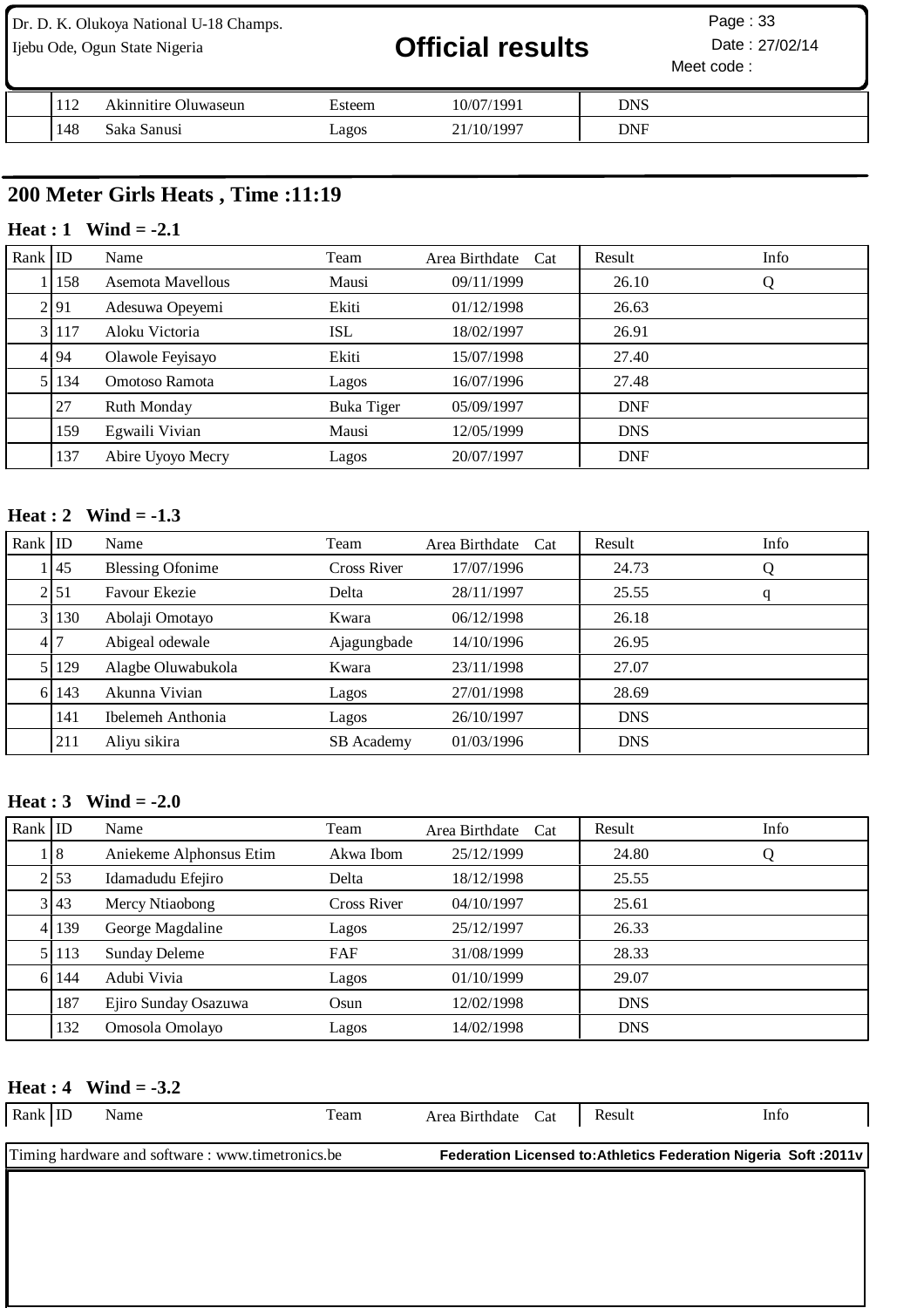# Ijebu Ode, Ogun State Nigeria **Christian Contract of Contract Contract Contract Contract Particle 27/02/14**

Meet code : Page: 34

| 130     | Oluwatobi Amusan   | Buka Tiger | 23/04/1997 | 25.27      | Q |
|---------|--------------------|------------|------------|------------|---|
| 2 90    | Oloye Bunmi        | Ekiti      | 01/10/2000 | 25.38      | q |
| 3 145   | Sodiya Lolade      | Lagos      | 03/08/1998 | 26.45      |   |
| 4 174   | Ogar Grace         | Ogun       | 18/04/1997 | 26.85      |   |
| 5   107 | Ajasa Tayo         | Elele      | 10/03/1997 | 26.95      |   |
| 6 9     | Ifunanya Muharu    | Anambra    | 13/01/1997 | 27.11      |   |
| 138     | Okoronkwo Precious | Lagos      | 19/10/1996 | <b>DNS</b> |   |
| 133     | Usoro Ruth         | Lagos      | 08/10/1997 | <b>DNF</b> |   |

## **200 Meter Boys Heats , Time :11:39**

## **Heat : 1 Wind = -1.8**

| Rank $ $ ID |       | Name                | Team              | Area Birthdate Cat | Result     | <b>Info</b> |
|-------------|-------|---------------------|-------------------|--------------------|------------|-------------|
|             | . 197 | Akinola Damilola    | Ekiti             | 14/04/1998         | 22.97      |             |
|             | 2 84  | Oshonuga Abdulazeez | Eaglesight        | 02/02/1999         | 23.30      |             |
|             | 3 161 | Emmanuel Idehen     | Mausi             | 07/04/1998         | 23.50      |             |
|             | 4 234 | Igo Runny ikechukwu | UBAC              | 12/11/1999         | 24.90      |             |
|             | 163   | Charles Aigbavboa   | Mausi             | 07/08/1997         | <b>DNS</b> |             |
|             | 32    | Mustapha Toheeb     | <b>Buka Tiger</b> | 15/12/1998         | <b>DNS</b> |             |
|             | 33    | Temito Oyeneye      | Buka Tiger        | 11/10/1998         | <b>DNS</b> |             |

### **Heat : 2 Wind = -2.2**

| Rank ID |         | Name                    | Team              | Area Birthdate Cat | Result     | Info |
|---------|---------|-------------------------|-------------------|--------------------|------------|------|
|         | 121     | Iloakaebunam Kenechukwu | <b>ASFAN</b>      | 08/07/1997         | 22.84      |      |
|         | 2.98    | Afolabi Olamide         | Ekiti             | 11/06/1997         | 23.81      |      |
|         | 3 83    | Adebisi Sodiq           | Eaglesight        | 17/08/1997         | 24.33      |      |
|         | 4 222   | Yusuf Adesola           | Splendour         | 09/08/1997         | 24.99      |      |
|         | 5   170 | Matanmi Rasaq           | Ogun              | 23/05/1998         | 25.21      |      |
|         | 34      | <b>Oduse Daniel</b>     | <b>Buka Tiger</b> | 12/04/2002         | <b>DNS</b> |      |
|         | 160     | Bashiru Abdullahi       | Mausi             | 26/10/1997         | <b>DNS</b> |      |

## **Heat : 3 Wind = -2.7**

| Rank $ $ ID |         | Name                                             | Team       | Area Birthdate Cat | Info<br>Result                                                   |
|-------------|---------|--------------------------------------------------|------------|--------------------|------------------------------------------------------------------|
|             | 1   214 | Ashien Godwin                                    | SB Academy | 01/02/1996         | 23.06                                                            |
|             | 2 125   | Olaniyna Razaki                                  | ISL        | 11/08/1996         | 23.90                                                            |
|             | 3 36    | Abiodun Kako                                     | Buka Tiger | 13/03/1997         | 24.16                                                            |
|             | 4 178   | Glory Oiboweme                                   | Ogun       | 17/01/1998         | 24.19                                                            |
|             | 5 13    | Ojo Daniel                                       | APAC       | 24/12/1997         | 24.49                                                            |
|             | 6 151   | Akinboro Itunu                                   | Lagos      | 27/01/1997         | 24.92                                                            |
|             | 7 114   | Jemameh Olu                                      | FAF        | 04/09/1998         | 25.13                                                            |
|             | 68      | Emakpor Oghenerume                               | Delta      | 06/12/1997         | <b>DNS</b>                                                       |
|             |         | Timing hardware and software: www.timetronics.be |            |                    | Federation Licensed to: Athletics Federation Nigeria Soft: 2011v |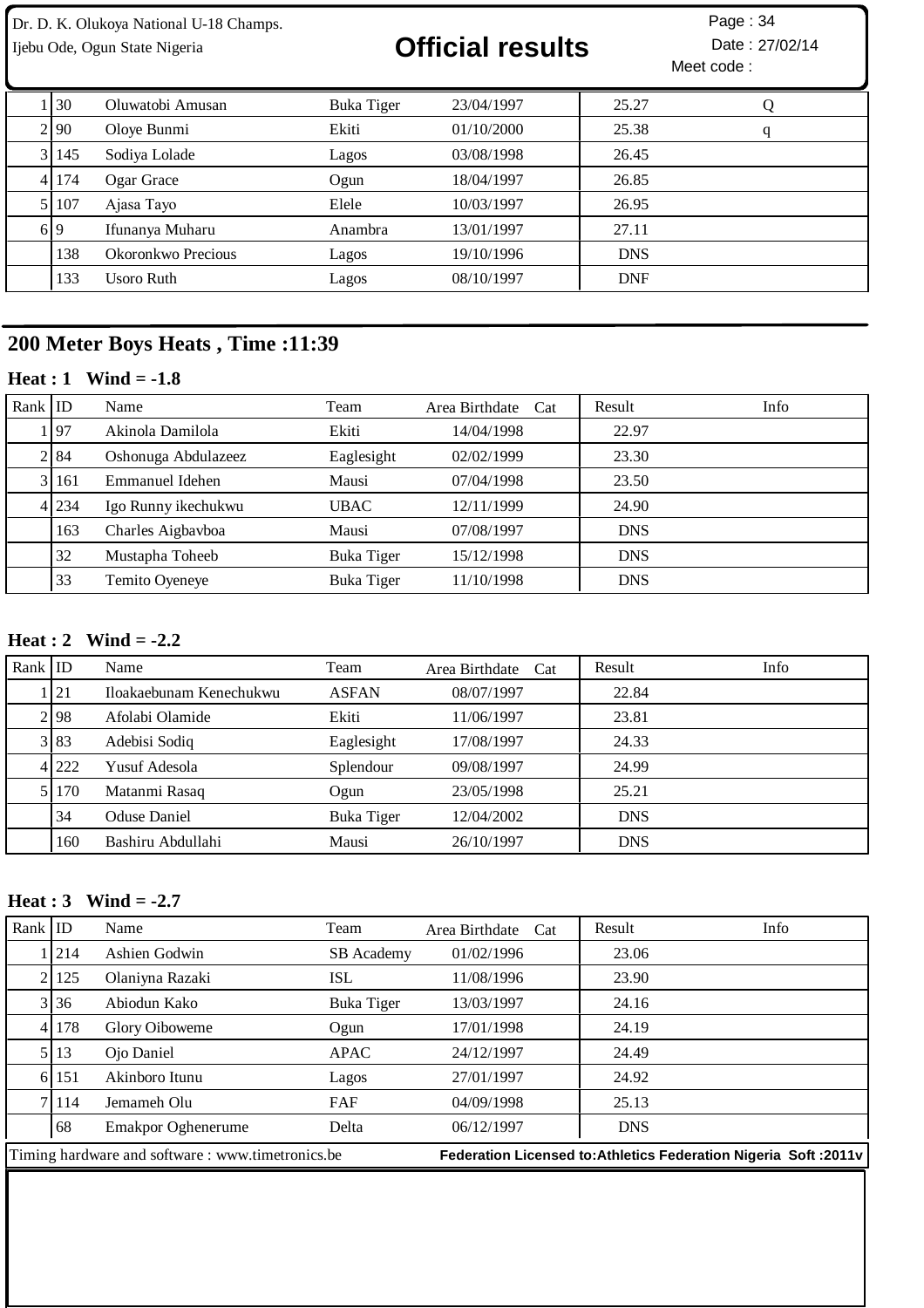# Ijebu Ode, Ogun State Nigeria **Christian Container Christian Date** : 27/02/14

Meet code : Page: 35

### **Heat : 4 Wind = -3.1**

| Rank $ $ ID |         | Name                  | Team        | Area Birthdate Cat | Info<br>Result |
|-------------|---------|-----------------------|-------------|--------------------|----------------|
|             | 1104    | IsmailaYusuf          | Ekiti       | 19/06/1996         | 22.24          |
|             | 2 155   | Oni Femi              | Lagos       | 23/09/1997         | 22.90          |
|             | 3 82    | Abah Victor           | Eaglesight  | 02/06/1996         | 23.83          |
|             | 4 2 1 7 | Isiaka Ismail         | Splendour   | 12/06/1996         | 24.28          |
|             | 5 15    | Tagwai Precious Simon | <b>APAC</b> | 24/08/1997         | 24.29          |
|             | 6 179   | Yinusa Olawale        | Ogun        | 11/10/1997         | 24.30          |
|             | 7 31    | Franklin Chukwuma     | Buka Tiger  | 21/09/1997         | 25.47          |

### **Heat : 5 Wind = -2.9**

| Rank ID |         | Name                 | Team        | Area Birthdate Cat | Info<br>Result |
|---------|---------|----------------------|-------------|--------------------|----------------|
|         | l 166   | Olisakwe Chukwudi    | Delta       | 05/03/1998         | 22.23          |
|         | 2 37    | Agbolade Orelaja     | Buka Tiger  | 25/02/1997         | 22.99          |
|         | 3 190   | Lawal Oluwabunmi     | Osun        | 30/08/1997         | 23.15          |
|         | 4 1 1 2 | Onne Chinonso Gentle | <b>APAC</b> | 17/09/1995         | 23.64          |
|         | 5 201   | Success Akazua       | Rivers      | 24/01/1997         | 23.95          |
|         | 6 147   | Atobatele Olowofela  | Lagos       | 23/02/1997         | 24.07          |
|         | 7 123   | Olayemi Sunday       | ISL         | 07/07/1998         | 24.24          |

### **Heat : 6 Wind = -0.8**

| $Rank$ ID |         | Name                  | Team       | Area Birthdate<br>Cat | Result | Info |
|-----------|---------|-----------------------|------------|-----------------------|--------|------|
|           | 1199    | Precious Mgbeahuru    | Rivers     | 26/08/1997            | 23.04  |      |
|           | 2.156   | Okoli Royson          | Lagos      | 23/07/1998            | 24.09  |      |
|           | 3 124   | Emmanuel Chukwudeafor | ISL        | 06/03/1998            | 24.10  |      |
|           | 4 200   | Peter Osademe         | Rivers     | 18/12/1996            | 24.11  |      |
|           | 5 298   | Uke Samuel            | Lagos      | 03/04/1997            | 25.24  |      |
|           | 6141    | Gafar Akeem           | Buka Tiger | 28/08/1998            | 25.51  |      |
|           | 7   146 | Hyginus Wisdom        | Lagos      | 17/08/1996            | 25.73  |      |

### **Heat : 7 Wind = -0.6**

| Rank $ $ ID |                                                  | Name                 | Team   | Area Birthdate<br>Cat | Info<br>Result                                                    |
|-------------|--------------------------------------------------|----------------------|--------|-----------------------|-------------------------------------------------------------------|
|             | 1244                                             | Soyemi Abiola        | Kwara  | 13/06/1997            | 22.33                                                             |
|             | 2195                                             | Bodunde Adetunji     | Oyo    | 26/12/1997            | 22.47                                                             |
|             | 3 243                                            | Jimoh Ibrahim        | Kwara  | 25/05/1998            | 23.02                                                             |
|             | 4 242                                            | Lekan Ajiboye        | Kwara  | 20/06/1998            | 23.28                                                             |
|             | 5 1 1 1 2                                        | Akinnitire Oluwaseun | Esteem | 10/07/1991            | 23.61                                                             |
|             | 6 177                                            | Ndifereke Azugwo     | Ogun   | 12/03/1998            | 24.08                                                             |
|             | 7 246                                            | Obisesan Benjamin    | Oyo    | 21/01/1998            | 24.50                                                             |
|             | Timing hardware and software: www.timetronics.be |                      |        |                       | Federation Licensed to: Athletics Federation Nigeria Soft : 2011v |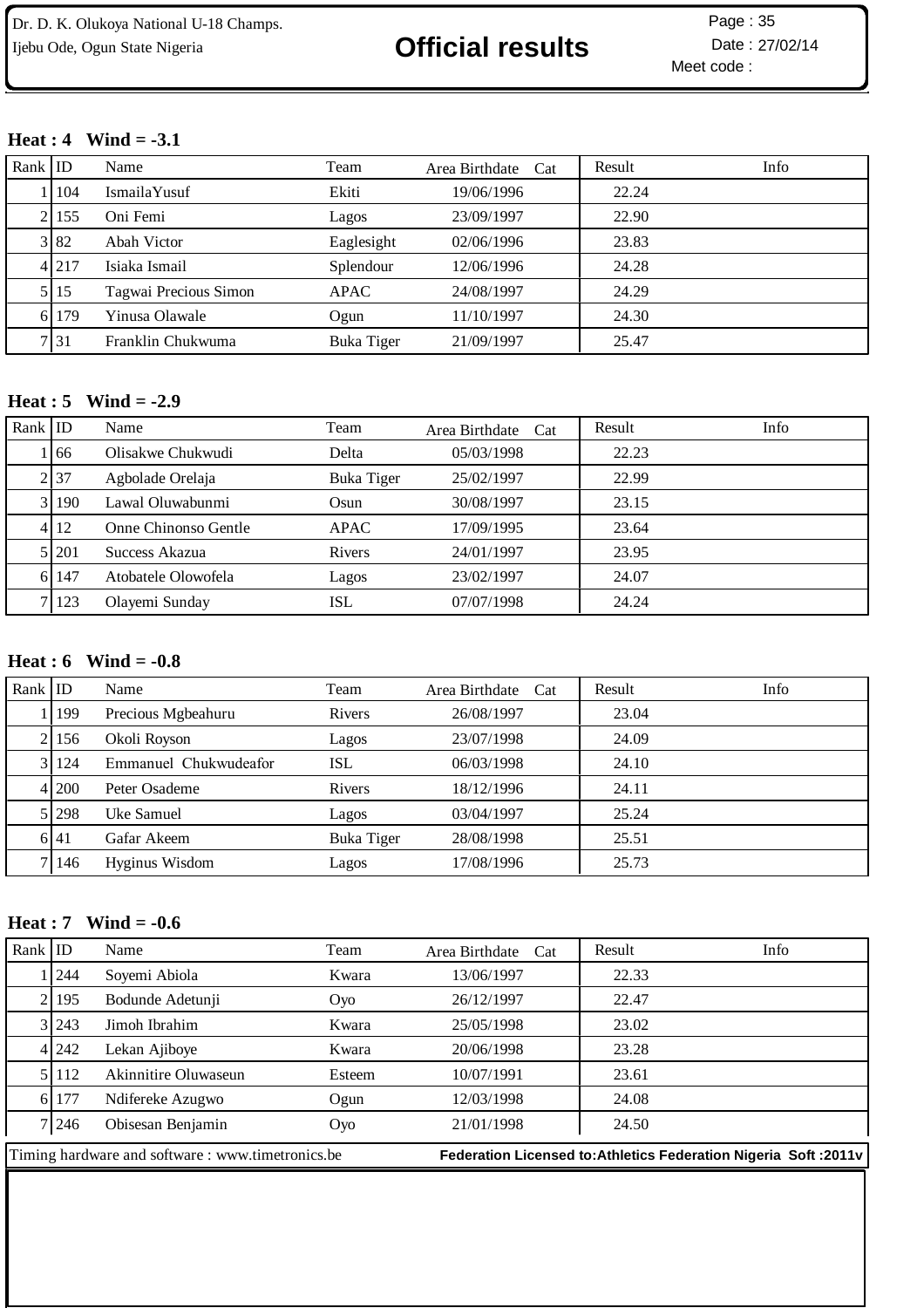|       | Dr. D. K. Olukoya National U-18 Champs.<br>Ijebu Ode, Ogun State Nigeria |       | <b>Official results</b> |       | Page: $36$<br>Date: 27/02/14<br>Meet code: |
|-------|--------------------------------------------------------------------------|-------|-------------------------|-------|--------------------------------------------|
| 81154 | Mbeke Noah                                                               | Lagos | 02/05/1997              | 24.82 |                                            |

## **Long Jump Girls Final , Time :12:06**

| Rank           | ID     | Name                 | Team               | Area Birthdate<br>Cat | Info<br>Result<br>Wind $(m/s)$ |
|----------------|--------|----------------------|--------------------|-----------------------|--------------------------------|
|                | 137    | Abire Uyoyo Mecry    | Lagos              | 20/07/1997            | 5.61m 0.0                      |
| $\overline{2}$ | 138    | Okoronkwo Precious   | Lagos              | 19/10/1996            | 5.56m 0.0                      |
|                | 3 133  | Usoro Ruth           | Lagos              | 08/10/1997            | 5.40m 0.0                      |
|                | 4 93   | Adewunmi Seun        | Ekiti              | 20/07/1997            | $5.30m$ 0.0                    |
|                | 5 5 7  | Okolosi Oghenekome   | Delta              | 02/08/1998            | 5.29m 0.0                      |
|                | 6 58   | Opone Cynthia        | Delta              | 11/07/2001            | $5.19m$ 0.0                    |
|                | 7 20   | Grace Anigbata       | <b>ASFAN</b>       | 02/01/1998            | $5.19m$ 0.0                    |
|                | 8 187  | Ejiro Sunday Osazuwa | Osun               | 12/02/1998            | 5.09m 0.0                      |
|                | 9 42   | Benedicta Okorie     | <b>Cross River</b> | 19/10/1998            | $5.00m$ 0.0                    |
|                | 10 59  | Imogu Joy            | Delta              | 14/02/1998            | $4.80m$ 0.0                    |
|                | 11 186 | Joel Temitope        | Oriwu              | 09/05/1997            | $4.78m$ 0.0                    |
|                | 12 132 | Omosola Omolayo      | Lagos              | 14/02/1998            | $4.68m$ 0.0                    |

## **Discus Boys Final , Time :14:40**

| Rank $ $ ID |                  | Name                         | Team         | Area Birthdate<br>Cat | Info<br>Result |
|-------------|------------------|------------------------------|--------------|-----------------------|----------------|
|             | 237              | Ehichioya Caleb Ehilegikhian | <b>UBAC</b>  | 11/02/1997            | 37.41m         |
|             | 21 <sub>11</sub> | Ibrahim Sadam                | Anambra      | 02/03/1962            | 34.70m         |
|             | 3 196            | Opeyemi Ayodele              | Oyo          | 31/03/1997            | 31.36m         |
|             | 4 24             | Miracle Onwughalu            | <b>ASFAN</b> | 07/10/1996            | 30.00m         |
|             | 5 2 1 8          | Nwaze Chekube                | Splendour    | 02/02/1996            | 28.09m         |
|             | 6 223            | Mbakpuo John                 | Splendour    | 08/10/1997            | 26.30m         |
|             | 7 220            | Igele Samuel                 | Splendour    | 08/01/1998            | 21.60m         |
|             | 8 219            | Taiwo Lateef                 | Splendour    | 10/04/1998            | 19.83m         |

# **Long Jump Boys Final , Time :15:17**

| Rank $ $ ID |       | Name                 | Team        | Area Birthdate Cat | Info<br>Result<br>Wind $(m/s)$ |
|-------------|-------|----------------------|-------------|--------------------|--------------------------------|
|             | 87    | Ejumeta Oke David    | Edo         | 26/10/1997         | $7.24m$ 0.0                    |
|             | 2.239 | Edoki Fabian         | Uniport     | 30/03/1998         | $7.21m$ 0.0                    |
|             | 3 73  | Tobechukwu Nwaokocha | Delta       | 10/07/1998         | $7.03m$ 0.0                    |
|             | 4 238 | Oluwayemi Blessing   | Uniport     | 13/02/1997         | $7.00m$ 0.0                    |
|             | 5148  | David Eyo            | Cross River | 10/07/1997         | $6.92m$ 0.0                    |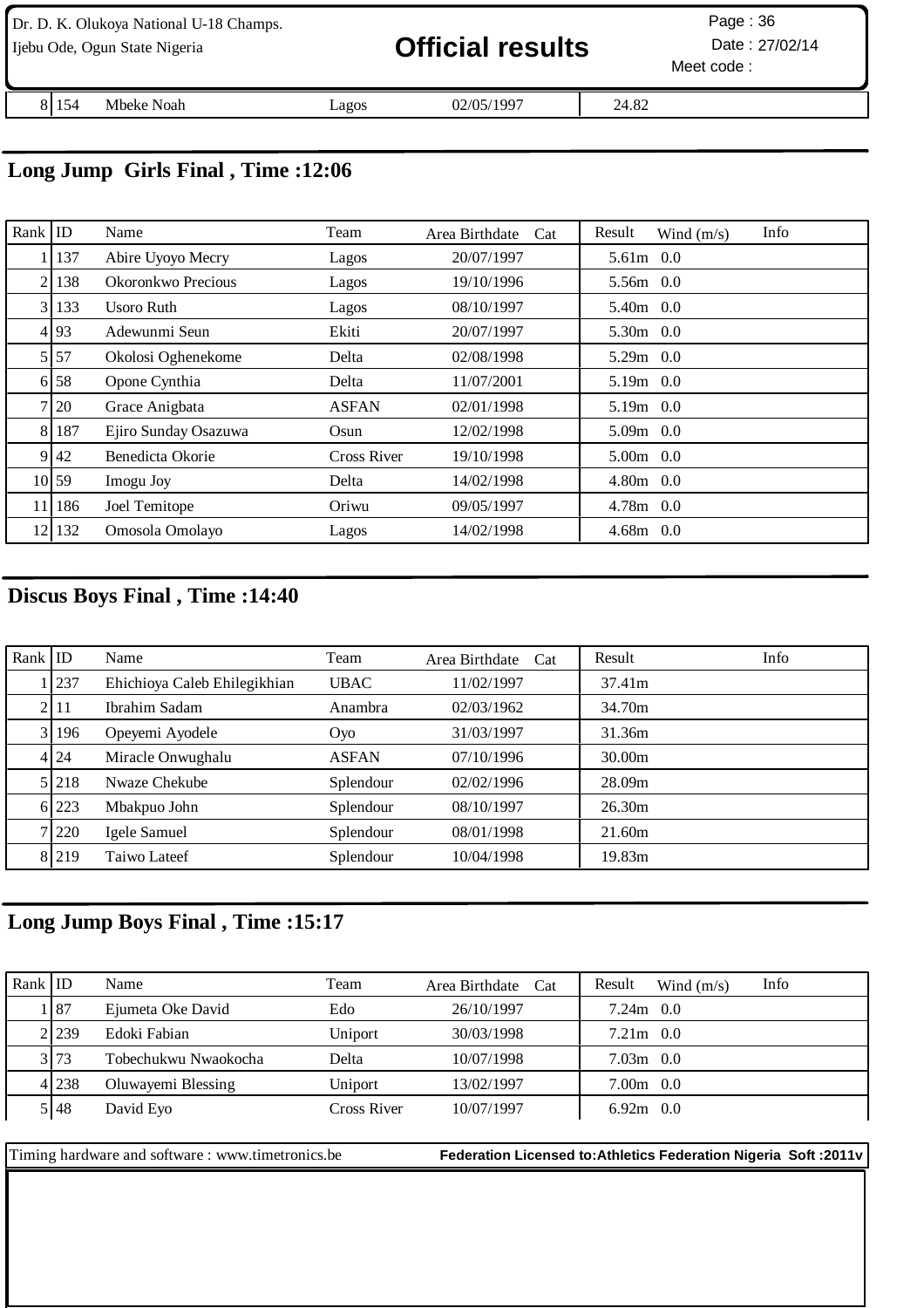| Dr. D. K. Olukoya National U-18 Champs. | Page: 37 |
|-----------------------------------------|----------|
|-----------------------------------------|----------|

# Ijebu Ode, Ogun State Nigeria **Contract Contract Official results** Date : 27/02/14

| 6 8 8   | Erhayanmen Omo-Ohimai | Edo               | 02/09/1997 | $6.72m$ 0.0 |
|---------|-----------------------|-------------------|------------|-------------|
| 7174    | Aluya Jasper          | Delta             | 17/07/1997 | $6.68m$ 0.0 |
| 8 47    | David Anthony         | Cross River       | 22/03/1997 | $6.60m$ 0.0 |
| 9 125   | Olaniyna Razaki       | ISL               | 11/08/1996 | $6.43m$ 0.0 |
| 10149   | Emmanuel Effiom       | Cross River       | 12/04/1997 | $6.24m$ 0.0 |
| 11 247  | Victor Ntekin         | <b>AKWA IBOM</b>  | 01/07/1997 | $6.18m$ 0.0 |
| 12 38   | Adeyemi Adeola        | <b>Buka Tiger</b> | 27/04/1997 | $6.06m$ 0.0 |
| 13  121 | Idown Temilehin       | ISL               | 03/03/1999 | $6.01m$ 0.0 |

## **200 meter Girls Final , Time :13:39**

### **Wind = -5.9**

| Rank $ $ ID |                  | Name                    | Team        | Area Birthdate Cat | Result     | Info |
|-------------|------------------|-------------------------|-------------|--------------------|------------|------|
|             | 18               | Aniekeme Alphonsus Etim | Akwa Ibom   | 25/12/1999         | 25.28      |      |
|             | 21 <sub>51</sub> | Favour Ekezie           | Delta       | 28/11/1997         | 25.61      |      |
|             | 3 158            | Asemota Mavellous       | Mausi       | 09/11/1999         | 26.44      |      |
|             | 4 9 0            | Oloye Bunmi             | Ekiti       | 01/10/2000         | 26.55      |      |
|             | 53               | Idamadudu Efejiro       | Delta       | 18/12/1998         | <b>DNS</b> |      |
|             | 130              | Abolaji Omotayo         | Kwara       | 06/12/1998         | <b>DNS</b> |      |
|             | 45               | <b>Blessing Ofonime</b> | Cross River | 17/07/1996         | <b>DNS</b> |      |
|             | 30               | Oluwatobi Amusan        | Buka Tiger  | 23/04/1997         | <b>DNS</b> |      |

## **400 Meter Final Girls , Time :13:55**

| Rank $ $ ID |        | Name                      | Team               | Area Birthdate<br>Cat | Result | Info |
|-------------|--------|---------------------------|--------------------|-----------------------|--------|------|
|             | .I 45  | <b>Blessing Ofonime</b>   | <b>Cross River</b> | 17/07/1996            | 54.36  |      |
|             | 2 165  | Ajayi Yinka               | Mausi              | 11/08/1997            | 55.05  |      |
|             | 3 53   | Idamadudu Efejiro         | Delta              | 18/12/1998            | 55.78  |      |
|             | 4 10 6 | Junaid Abimbola           | Elele              | 08/12/1997            | 56.06  |      |
|             | 5 54   | Adiakerewha Blessing      | Delta              | 07/03/1998            | 56.93  |      |
|             | 6 230  | "Nwaokike, Adaeze favour" | <b>UBAC</b>        | 29/08/1999            | 57.49  |      |
|             | 7135   | Diamond Maria             | Lagos              | 01/09/1999            | 58.68  |      |
|             | 8 16 6 | Nfem Violet               | <b>Next Level</b>  | 29/11/1997            | 60.04  |      |

## **200 meter Boys Final , Time :13:44**

### **Wind = -5.1**

| Rank $ $ ID |       | Name              | Team  | Area Birthdate<br>Cat | Result | Info |
|-------------|-------|-------------------|-------|-----------------------|--------|------|
|             | 166   | Olisakwe Chukwudi | Delta | 05/03/1998            | 22.39  |      |
|             | 2 244 | Sovemi Abiola     | Kwara | 13/06/1997            | 22.67  |      |